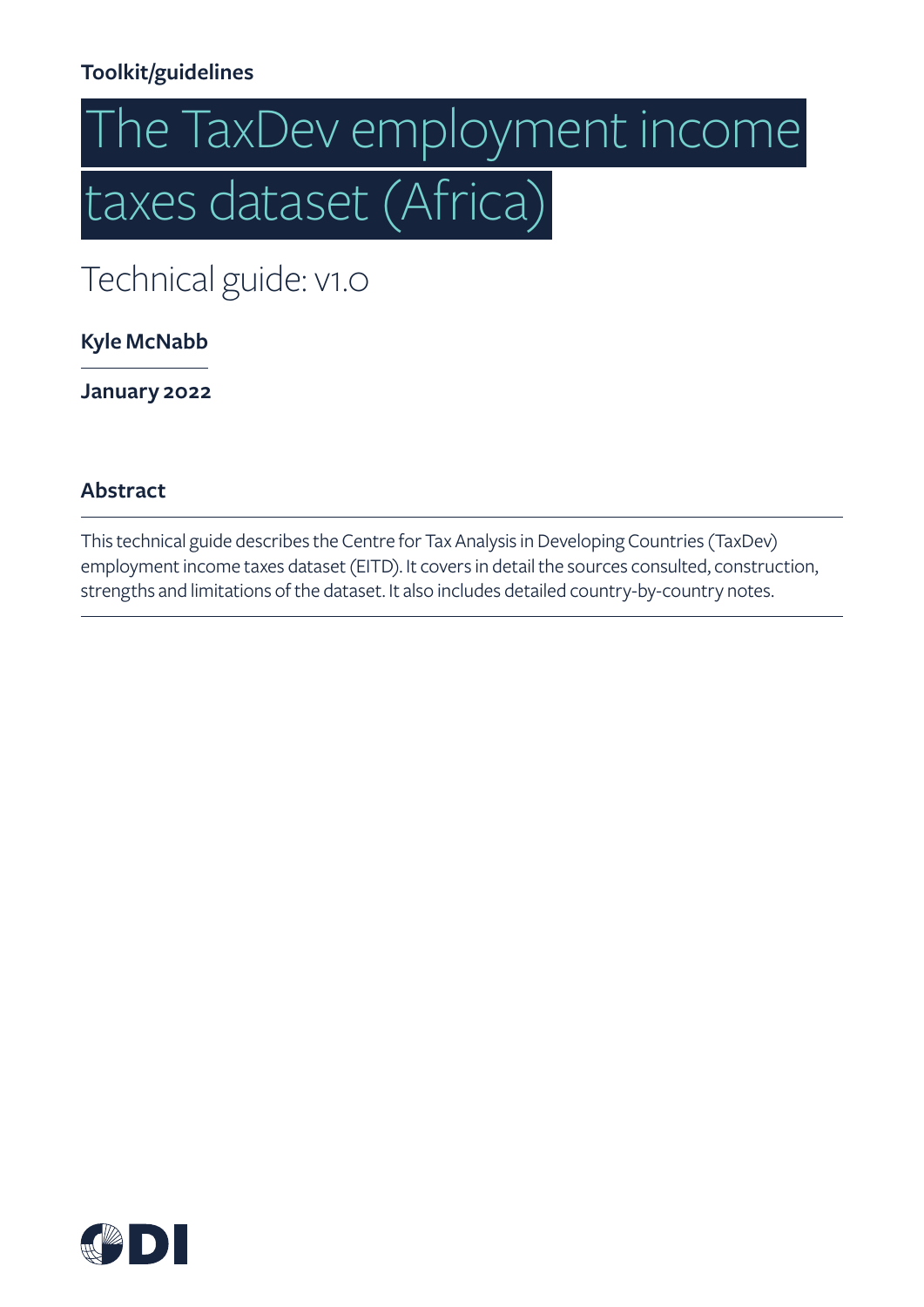

Readers are encouraged to reproduce material for their own publications, as long as they are not being sold commercially. ODI requests due acknowledgement and a copy of the publication. For online use, we ask readers to link to the original resource on the ODI website. The views presented in this paper are those of the author(s) and do not necessarily represent the views of ODI or our partners.

This work is licensed under CC BY-NC-ND 4.0.

How to cite: McNabb, K. (2022) 'The TaxDev employment income taxes dataset (Africa): technical guide v1.0'. London: ODI (https://odi.org/en/publications/the-taxdev-employment-income-taxesdataset-and-technical-guide).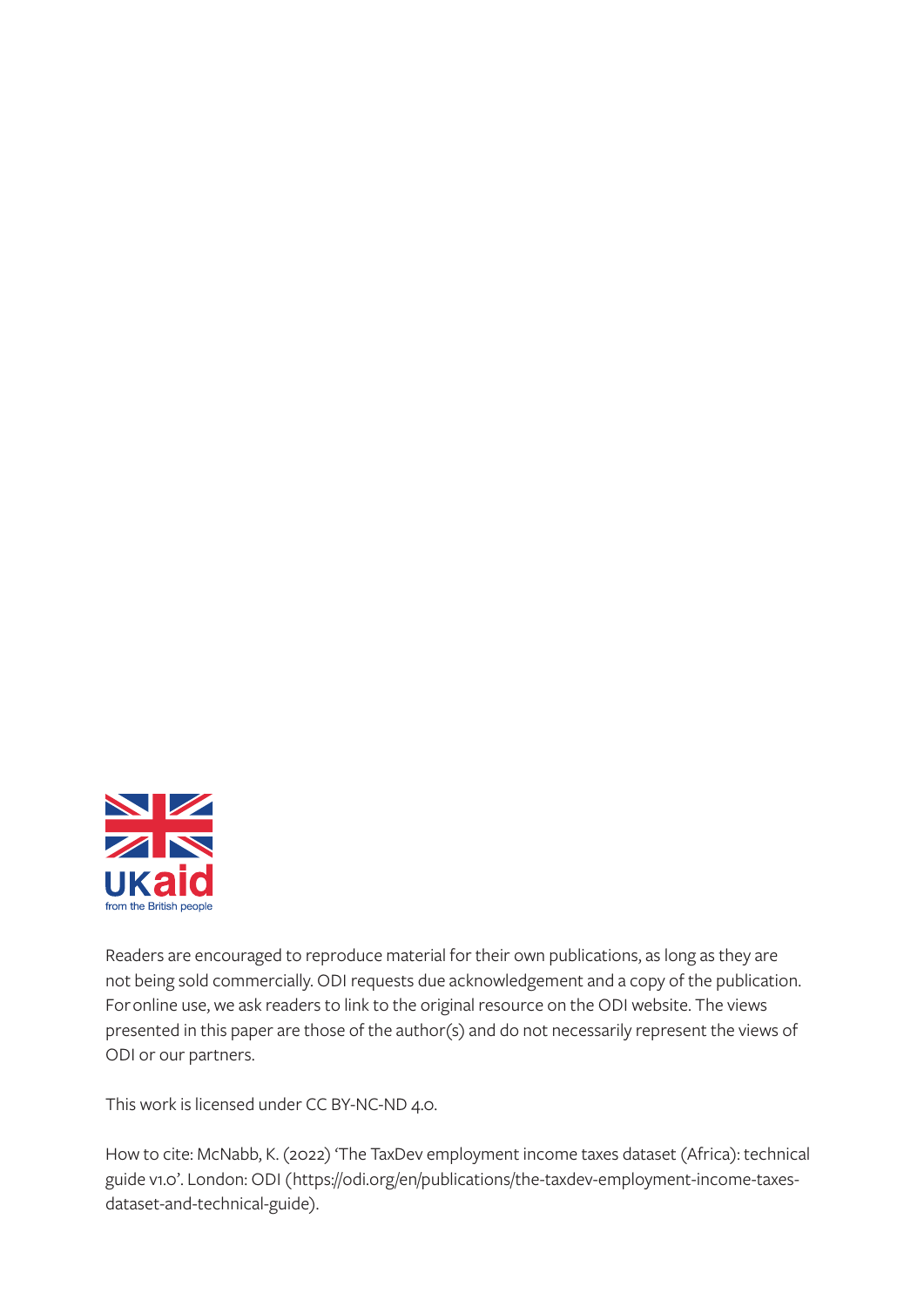## Acknowledgements

We acknowledge excellent research assistance from Naomi Bellshaw and Antti Pelanteri, and additional comments from Daniel Nuer, Harshil Parekh, Francisco Miguel Paulo and Sebastian Schaber. Thanks also to Adrienne Lees for initial brainstorming in the summer of 2019.

We acknowledge funding from UK Aid, through the Centre for Tax Analysis in Developing Countries (TaxDev). This research was commissioned as part of the TaxDev research fund. The fund supports high-quality, policy-relevant theoretical and empirical research on taxation and social protection in low- and middle-income countries (LMICs). The views presented in this paper are those of the authors alone, and do not represent the views of the Institute for Fiscal Studies (IFS), ODI, or our partners.

The authors bear sole responsibility for any errors of content or analysis.

#### **About the authors**

Kyle McNabb is a Research Associate in ODI's Development and Public Finance team and a Tax Policy Advisor to the Ministry of Finance, Planning and Economic Development in Uganda on the TaxDev programme, funded by the Foreign, Commonwealth and Development Office (FCDO). Kyle can be found on Twitter @kylemcnabb.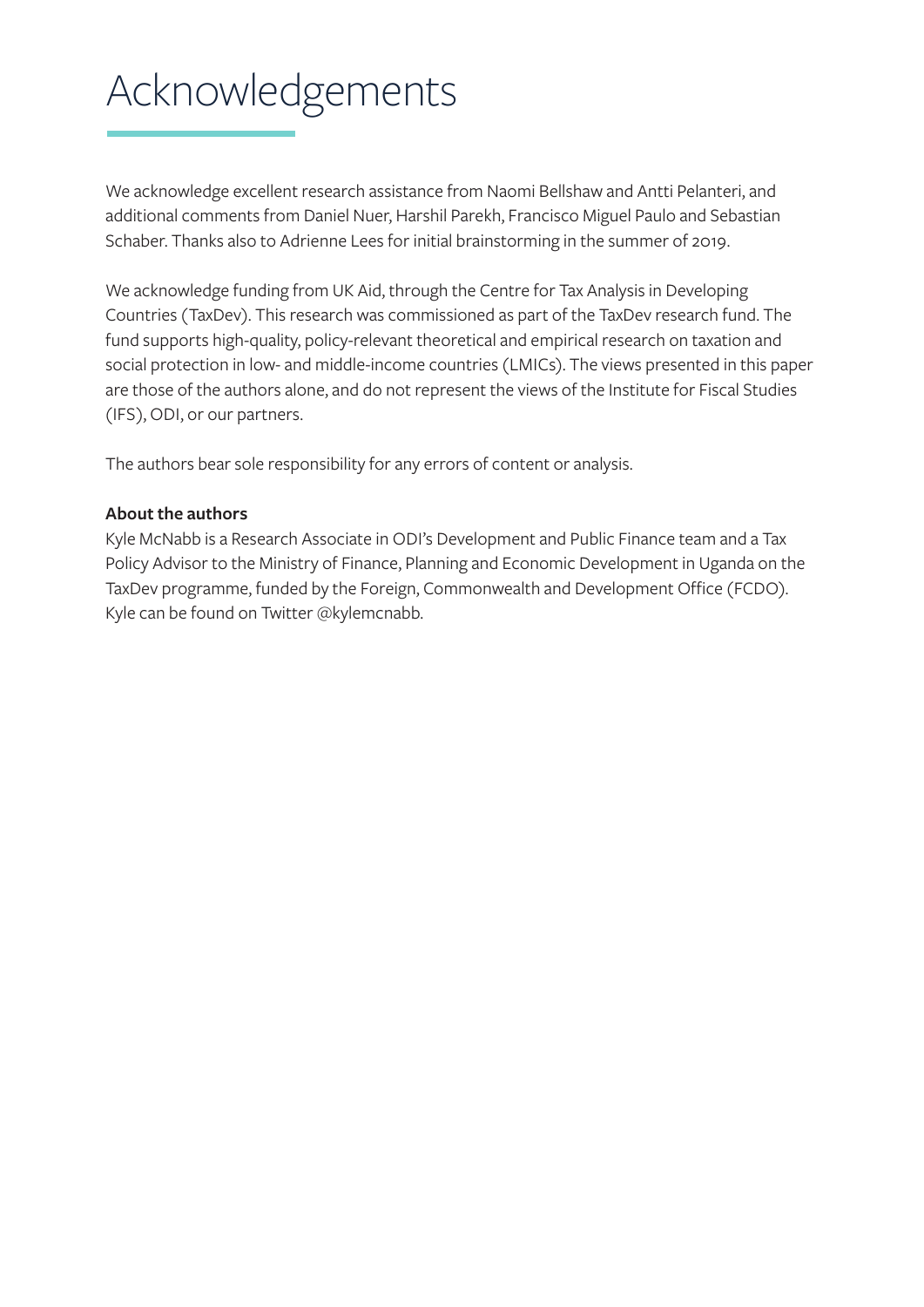## Contents

#### **Acknowledgements** / i

**Display items** / iii

**Acronyms** / iv

#### **1 The EITD: construction, variables, assumptions** / 1

Construction of the EITD / 1 Data coverage / 2 Variables in the EITD / 4 Assumptions and limitations / 7 Data gaps, assumptions and limitations / 7

#### **2 Country notes** / 10

Algeria / 10 Angola / 10 Benin / 10 Botswana / 10 Burkina Faso / 11 Burundi / 11 Cabo Verde / 11 Cameroon / 11 Central African Republic / 12 Chad / 12 Comoros / 12 Côte d'Ivoire / 12 Congo, Republic of the / 13 Democratic Republic of the Congo / 14 Djibouti / 14 Egypt / 14 Equatorial Guinea / 15 Eritrea / 15 Eswatini / 15 Ethiopia / 15 Gabon / 16 The Gambia / 16 Ghana / 16 Guinea / 17 Guinea Bissau / 17 Kenya / 17 Lesotho / 17

Liberia / 17 Libya / 18 Madagascar / 19 Malawi / 19 Mali / 19 Mauritania / 19 Mauritius / 20 Morocco / 20 Mozambique / 20 Namibia / 20 Niger / 20 Nigeria / 20 Rwanda / 21 São Tomé and Príncipe / 21 Senegal / 21 Sierra Leone / 21 Somalia / 21 South Africa / 22 South Sudan / 22 Sudan / 22 Seychelles / 22 Tanzania, United Republic of / 22 Togo / 22 Tunisia / 23 Uganda / 23 Zambia / 23 Zimbabwe / 23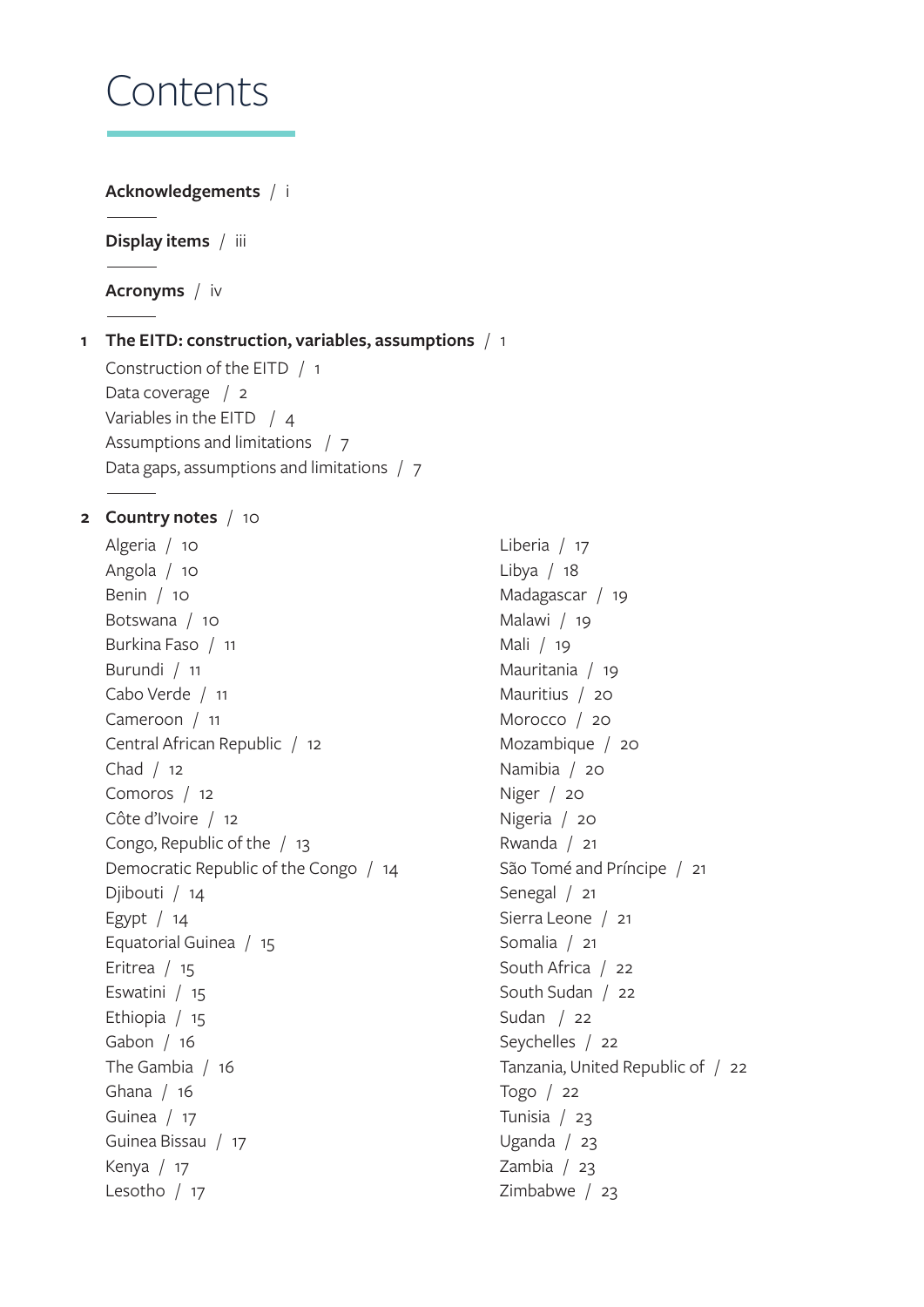## Display items

#### Tables

**Table 1** EITD Africa coverage / 3 **Table 2** EITD variables / 4 **Table 3** Tax variable descriptions / 5 **Table 4** Example of lb, ub and r variables / 6 **Table 5** Rate schedule (annual) for Rwanda 2019–2020 / 7 **Table 6** Data gaps: Malawi 2002–2005 / 8 **Table 7** Data gaps: Togo example / 8 **Table 8** Data gaps: Ethiopia example / 8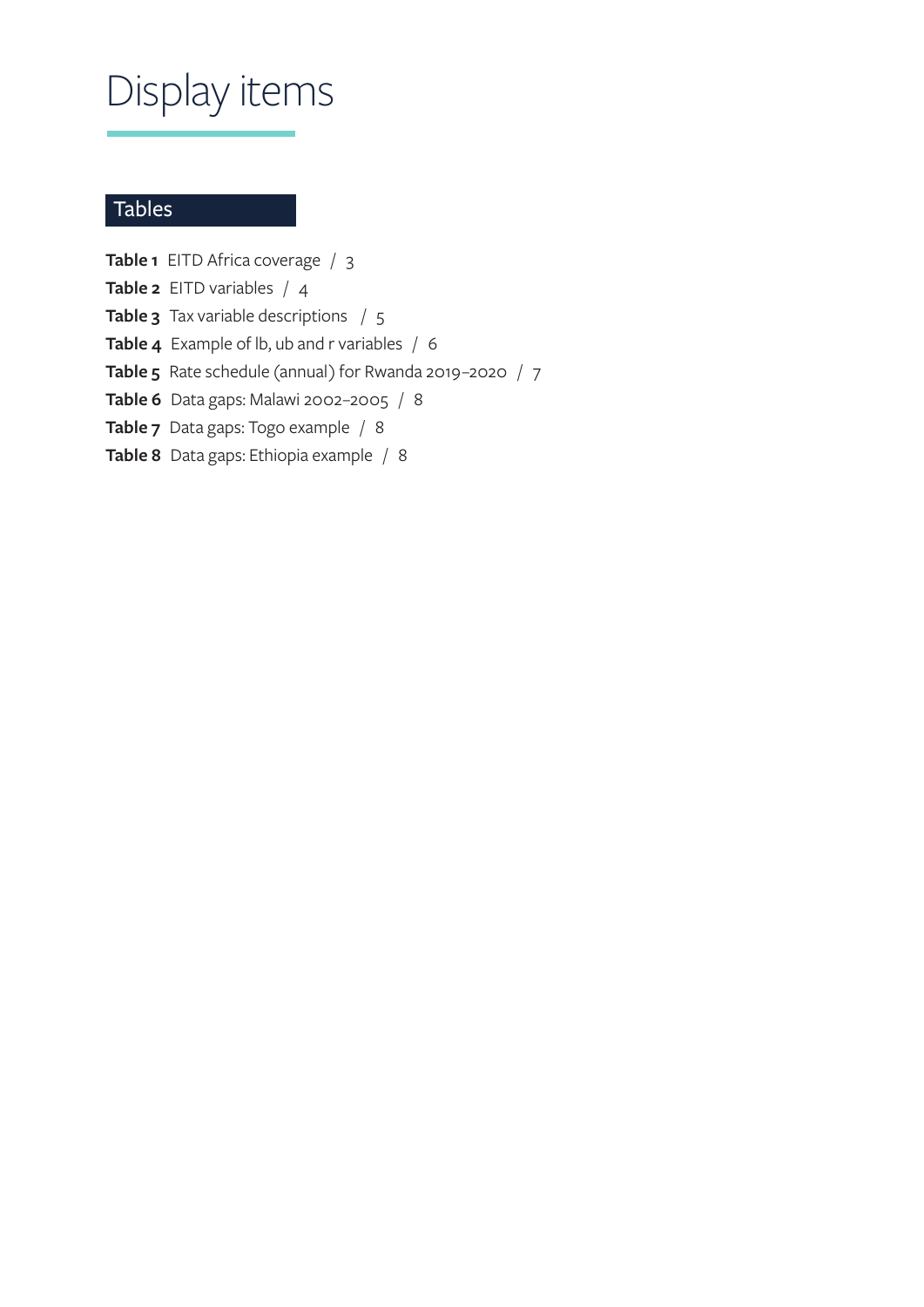## Acronyms

| <b>EIT</b>    | employment income taxes                         |
|---------------|-------------------------------------------------|
| <b>EITD</b>   | employment income taxes dataset                 |
| FY            | fiscal year                                     |
| <b>LCU</b>    | local currency unit                             |
| <b>PIT</b>    | Personal Income Tax                             |
| <b>PwC</b>    | PricewaterhouseCoopers                          |
| <b>SSC</b>    | social security contribution                    |
| <b>TaxDev</b> | Centre for Tax Analysis in Developing Countries |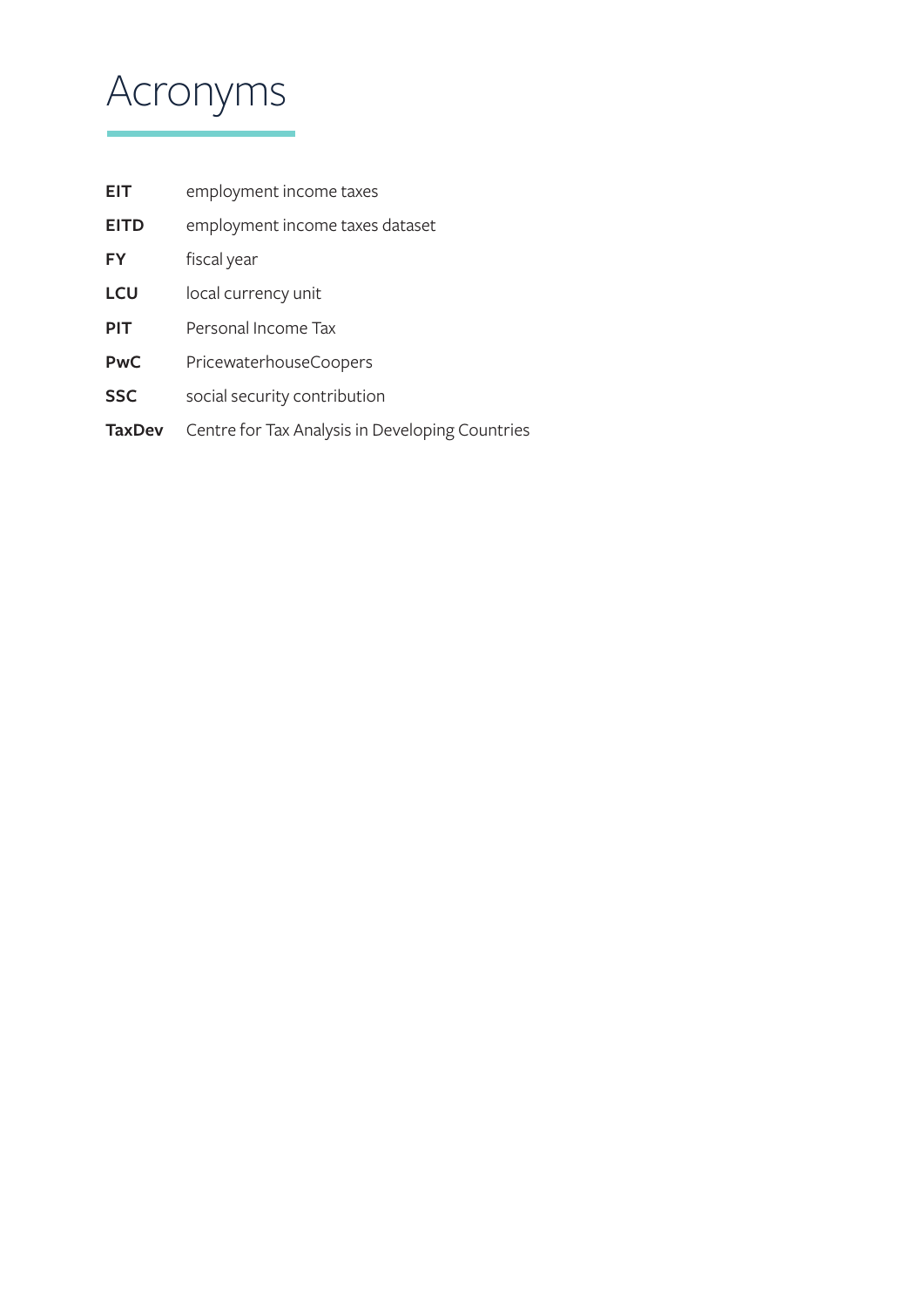## 1 The EITD: construction, variables, assumptions

This technical guide provides an overview of the Centre for Tax Analysis in Developing Countries (TaxDev) employment income taxes dataset (EITD). The EITD is a panel dataset, containing information on the personal and employment income taxes faced by employees in all African countries, between the mid-1990s and the year 2020. Whilst the initial version of the EITD covers African countries, future updates will extend coverage to other regions, with a view to attaining near-global coverage in the future.

The view of the EITD project is to make available a panel dataset for research and policy-making purposes, which allows for the analysis of taxes on employment income, namely wages and salaries. We encourage input and collaboration from our users and the wider research/policymaking community. If you have comments, suggestions or ideas for improvement, please do not hesitate to get in touch with Kyle McNabb (k.mcnabb@odi.org.uk).

The authors bear sole responsibility for any errors, inaccuracies or misinterpretations of underlying source data contained within.

## **Construction of the EITD**

The EITD (v1.0) was constructed during 2020– 2021 and collates data exclusively from publicly available sources:

**Andrew Young School** *World tax indicators* (https://icepp.gsu.edu/what-we-do/research/worldtax-indicators/)

**Coopers and Lybrand** *International tax summaries*

**Deloitte** *Guide to fiscal information*

**Droit-Afrique** (www.droit-afrique.com)

**ENS Africa** *Doing Business guides* (www.ensafrica.com/doing-business)

**Ernst & Young** *Global executive*

**Ernst & Young** *Worldwide personal tax guide* 

**Ernst & Young** *Worldwide personal tax and immigration guide*

**International Monetary Fund** *Article IV Staff Reports and Statistical Appendices*

**International Social Security Association** *Social security programs throughout the world* (www.ssa.gov/policy/docs/progdesc/ssptw/)

**PKF** *Worldwide tax guide*

**PricewaterhouseCoopers** *Individual taxes: worldwide summaries*

**SADC** *Tax database* (www.sadc.int/informationservices/tax-database)

**Genschel and Seelkopf** *Tax introduction database* (https://cadmus.eui.eu/handle/1814/65326)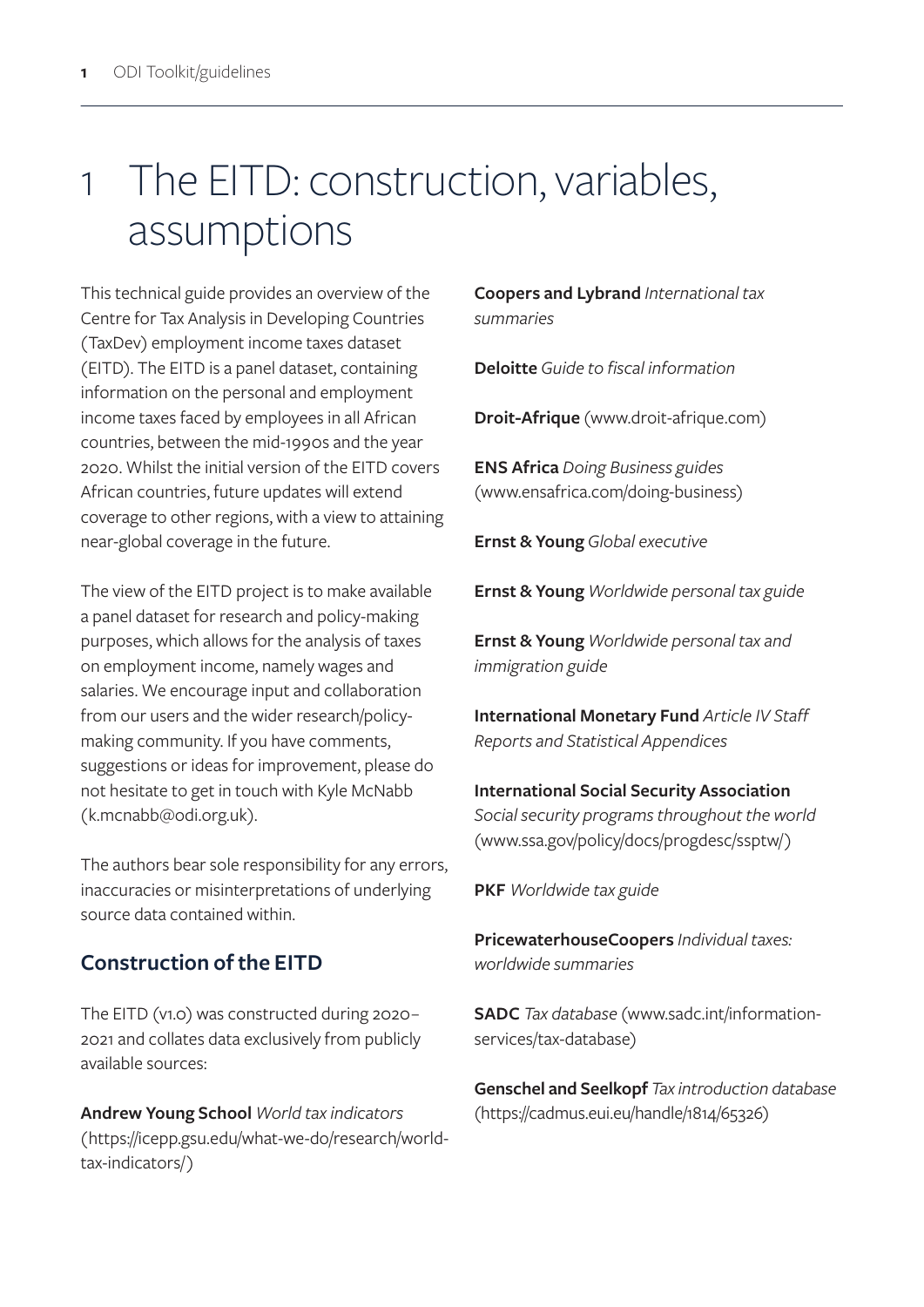**USAID** *Collecting taxes database* (www.usaid.gov/ what-we-do/economic-growth-and-trade/domesticresource-mobilization/collecting-taxes-database)

In addition, the national tax laws of various countries and the websites for finance ministries and revenue authorities were also consulted.

The majority of these sources were consulted online, and some through archived versions at https://archive.org. Others were consulted physically in various archives. Our preferred source for any country-year observation is a country's national tax laws. Whilst a number of countries retain online archives of every income tax amendment since the inception of an income tax act, others have made such documents public only sporadically. This means that it is difficult to rely on national tax laws as the favoured source, but in cases where one or more sources report conflicting information, we prefer to take data from the national income tax laws.**<sup>1</sup>**

Depending on the time period, some sources are relied on more heavily than others. For example, the International Monetary Fund (IMF) Statistical Appendices often included details of a country's tax system during the 1990s and early 2000s, but thereafter the practice ends, with only a sporadic presence of useful data beyond. The Coopers and Lybrand *International tax summaries* are also very informative for the late 1990s. One of the most useful sources for more recent years is the online Ernst & Young *Worldwide personal tax guide* (formerly the *Global executive* reports), providing coverage from 2006 onwards. Scattered volumes of PricewaterhouseCoopers' (PwC) *Individual taxes: worldwide summaries* were consulted where available.

Our preferred source for data on social security contributions (SSCs) is the International Social Security Association *Social security programs throughout the world*.

All data was manually extracted from the underlying source documents and tabulated in Microsoft Excel format.

#### **Data coverage**

Table 1 shows the coverage of the EITD Africa dataset. It contains a total of 1,301 'complete' observations for 54 countries. A complete observation is defined as one where full information is available on the primary employment income tax schedule. Other, partial, information for 'incomplete' observations is available within the EITD. The 'average' first-year data occurs in 1996.

The website www.droit-afrique.com is a useful hub for accessing the national tax laws and amendments for a large number of countries.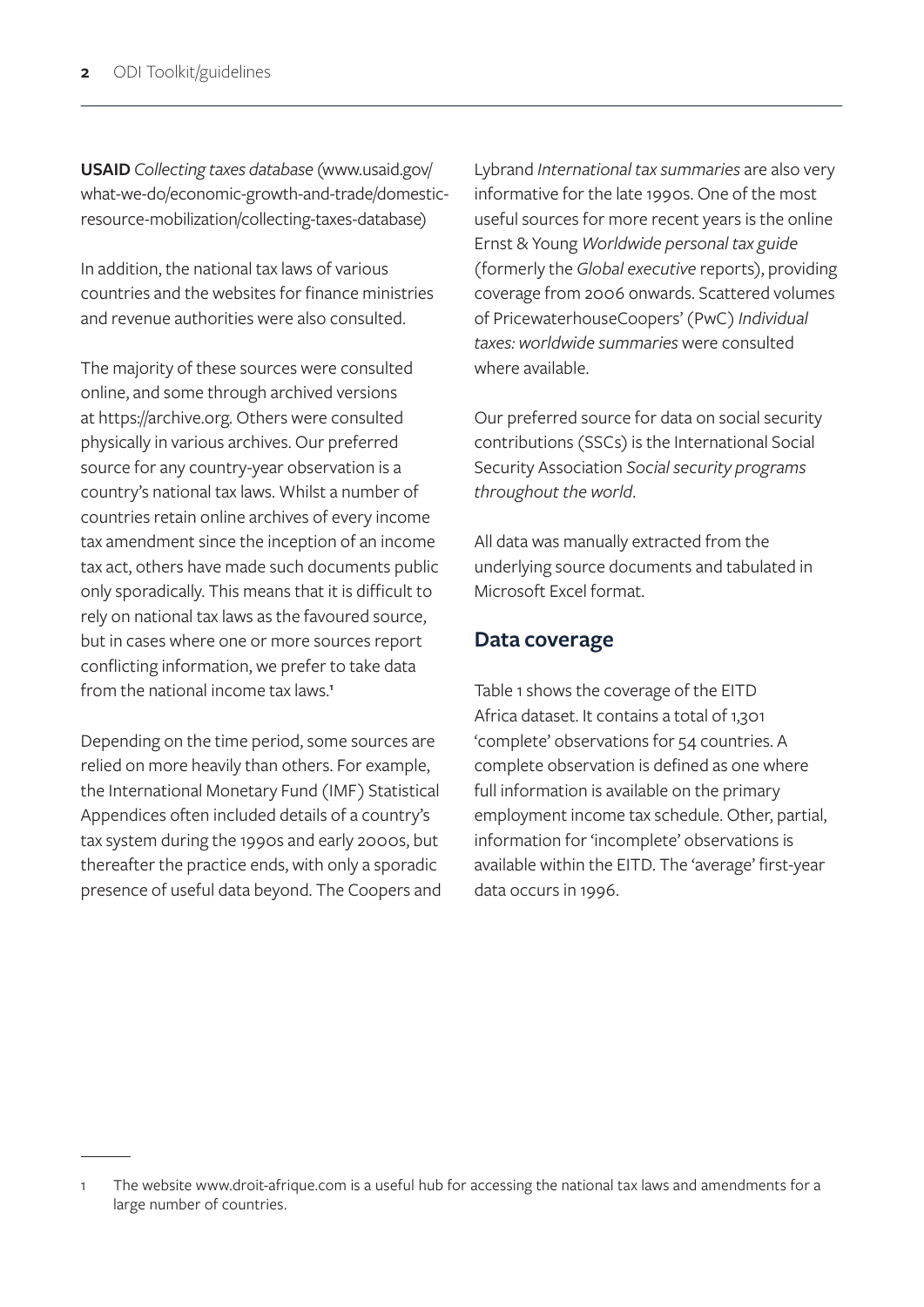#### **Table 1** EITD Africa coverage

| <b>Country</b>           | <b>Number of First</b><br>complete<br>years | year | Last<br>year | <b>Country</b>        | <b>Number of First</b><br>complete<br>years | year |  |
|--------------------------|---------------------------------------------|------|--------------|-----------------------|---------------------------------------------|------|--|
| Algeria                  | 26                                          | 1995 | 2020         | Liberia               | 22                                          | 1999 |  |
| Angola                   | 25                                          | 1995 | 2020         | Libya                 | 21                                          | 1995 |  |
| Benin                    | 24                                          | 1996 | 2020         | Madagascar            | 26                                          | 1995 |  |
| <b>Botswana</b>          | 31                                          | 1990 | 2020         | Malawi                | 27                                          | 1995 |  |
| Burkina Faso             | 26                                          | 1995 | 2020         | Mali                  | 26                                          | 1995 |  |
| Burundi                  | 26                                          | 1995 | 2020         | Mauritania            | 26                                          | 1995 |  |
| Cabo Verde               | 21                                          | 1996 | 2020         | Mauritius             | 26                                          | 1995 |  |
| Cameroon                 | 26                                          | 1995 | 2020         | Morocco               | 26                                          | 1995 |  |
| Central African Rep.     | 26                                          | 1995 | 2020         | Mozambique            | 26                                          | 1995 |  |
| Chad                     | 27                                          | 1995 | 2020         | Namibia               | 25                                          | 1995 |  |
| Comoros                  | 26                                          | 1995 | 2020         | Niger                 | 26                                          | 1995 |  |
| Congo, Rep. of the       | 26                                          | 1995 | 2020         | Nigeria               | 26                                          | 1995 |  |
| Côte d'Ivoire            | 24                                          | 1997 | 2020         | Rwanda                | 23                                          | 1998 |  |
| Dem. Rep. of the Congo   | 21                                          | 2000 | 2020         | São Tomé and Príncipe | 23                                          | 1995 |  |
| Djibouti                 | 26                                          | 1995 | 2020         | Senegal               | 26                                          | 1995 |  |
| Egypt                    | 25                                          | 1996 | 2020         | Seychelles            | 26                                          | 1995 |  |
| <b>Equatorial Guinea</b> | 27                                          | 1995 | 2020         | Sierra Leone          | 23                                          | 1995 |  |
| Eritrea                  | 27                                          | 1995 | 2020         | Somalia               | $\overline{4}$                              | 2000 |  |
| Eswatini                 | 26                                          | 1995 | 2020         | South Africa          | 26                                          | 1996 |  |
| Ethiopia                 | 27                                          | 1994 | 2020         | South Sudan           | 9                                           | 2012 |  |
| Gabon                    | 26                                          | 1995 | 2020         | Sudan                 | 7                                           | 1995 |  |
| Gambia                   | 25                                          | 1995 | 2019         | Togo                  | 26                                          | 1995 |  |
| Ghana                    | 26                                          | 1995 | 2020         | Tunisia               | 26                                          | 1995 |  |
| Guinea                   | 24                                          | 1997 | 2020         | Uganda                | 26                                          | 1995 |  |
| Guinea-Bissau            | 13                                          | 1995 | 2020         | Tanzania              | 25                                          | 1996 |  |
| Kenya                    | 27                                          | 1995 | 2021         | Zambia                | 26                                          | 1995 |  |
| Lesotho                  | 27                                          | 1994 | 2020         | Zimbabwe              | 21                                          | 1995 |  |
|                          |                                             |      |              |                       |                                             |      |  |

Source: Author's calculations from EITD (2022)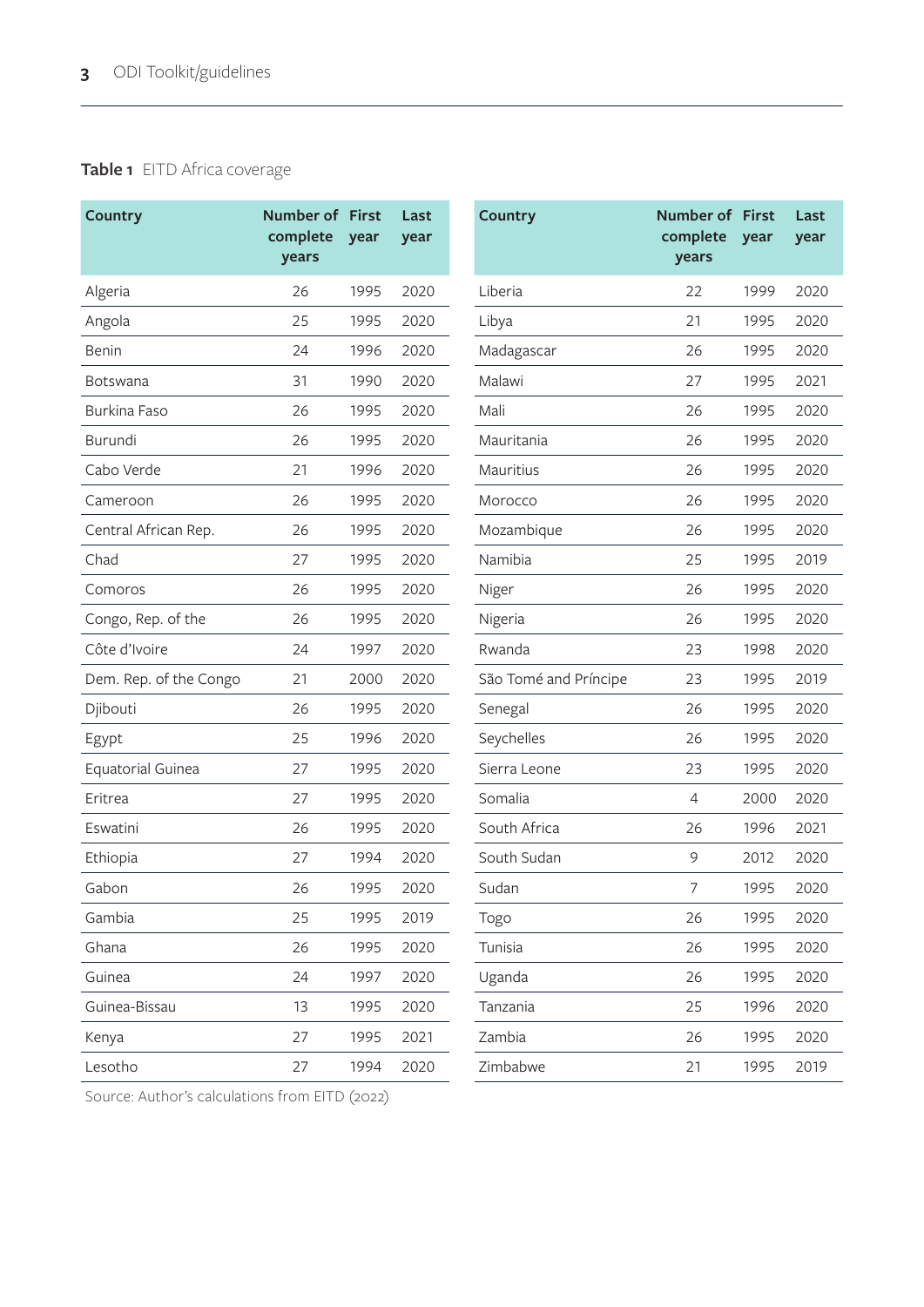#### **Variables in the EITD**

This section discusses each of the variables in the EITD. Table 2 and the discussion below describe the metadata present in the EITD.

#### **Table 2** EITD variables

| Variable name        | <b>Description</b>                                                                           |
|----------------------|----------------------------------------------------------------------------------------------|
| identifier           | Unique Identifier (ISO + Year)                                                               |
| country              | <b>Country Name</b>                                                                          |
| iso                  | Three-letter ISO code                                                                        |
| fy                   | <b>Financial Year</b>                                                                        |
| year                 | Calendar Year                                                                                |
| source               | Data source                                                                                  |
| link                 | Link to data / document<br>(if available online)                                             |
| linkpage             | Page # in linked document                                                                    |
| notes_general        | General notes                                                                                |
| notes_<br>allowances | Notes relating to allowances                                                                 |
| notes_credits        | Notes relating to credits                                                                    |
| notes_surtax         | Notes relating to surtaxes                                                                   |
| notes_ssc            | Notes relating to employee social<br>security contributions                                  |
| reg                  | World Bank Region <sup>2</sup>                                                               |
| period               | Period to which data pertains                                                                |
| inc                  | World Bank (Historical) Income group <sup>3</sup><br>(low, lower-middle, upper-middle, high) |
| currency             | Currency in which the data is<br>presented                                                   |
| Source: EITD (2022)  |                                                                                              |

#### **Allocating a calendar year to financial year reporting**

In constructing the EITD at the country-year level, it was necessary to allocate different financial years to a calendar year. The financial year with the greatest number of months was used as the calendar year, unless otherwise advised by country documentation; for example, the South African Revenue Service (SARS) suggests that the 1 March 2015 to 29 February 2016 period is allocated to the 2016 tax year.**<sup>4</sup>** Using this method, if a country's financial year ran from 1 April 2015 to 31 March 2016, it was allocated to the 2015 calendar year. In cases where the financial year runs from 1 July to 30 June, the calendar year was taken as the year in which the financial year ended (e.g. if the financial year ran from 1 July 2015 to 30 June 2016, the calendar year allocated would be 2016).**<sup>5</sup>**

#### **Income group variable**

The income group variable (inc) included is the historical income group from the World Bank. Many countries in the dataset have moved between income groups over the period in question. Thus, in order to ascertain the current income group for a country, the user should check the most recent data point.

#### **'Notes' variables**

The dataset contains four notes columns, pertaining to general notes, and notes relating to allowances, credits and surtaxes. For many observations there are no notes included, but where present they contain pertinent information on how the tax rates included are applied

<sup>2</sup> https://datahelpdesk.worldbank.org/knowledgebase/articles/906519-world-bank-country-and-lending-groups.

<sup>3</sup> ibid.

<sup>4</sup> www.sars.gov.za/tax-rates/income-tax/rates-of-tax-for-individuals/.

<sup>5</sup> The 'period' variable contains information on the period to which the tax rates apply. This is, in almost all cases, the financial or calendar year. However, for a small number of observations there was either (i) more than one reform to employment income tax rates during the financial year, or (ii) reforms that occurred *during* a financial year, rather than at its beginning. In such cases, the period variable contains details.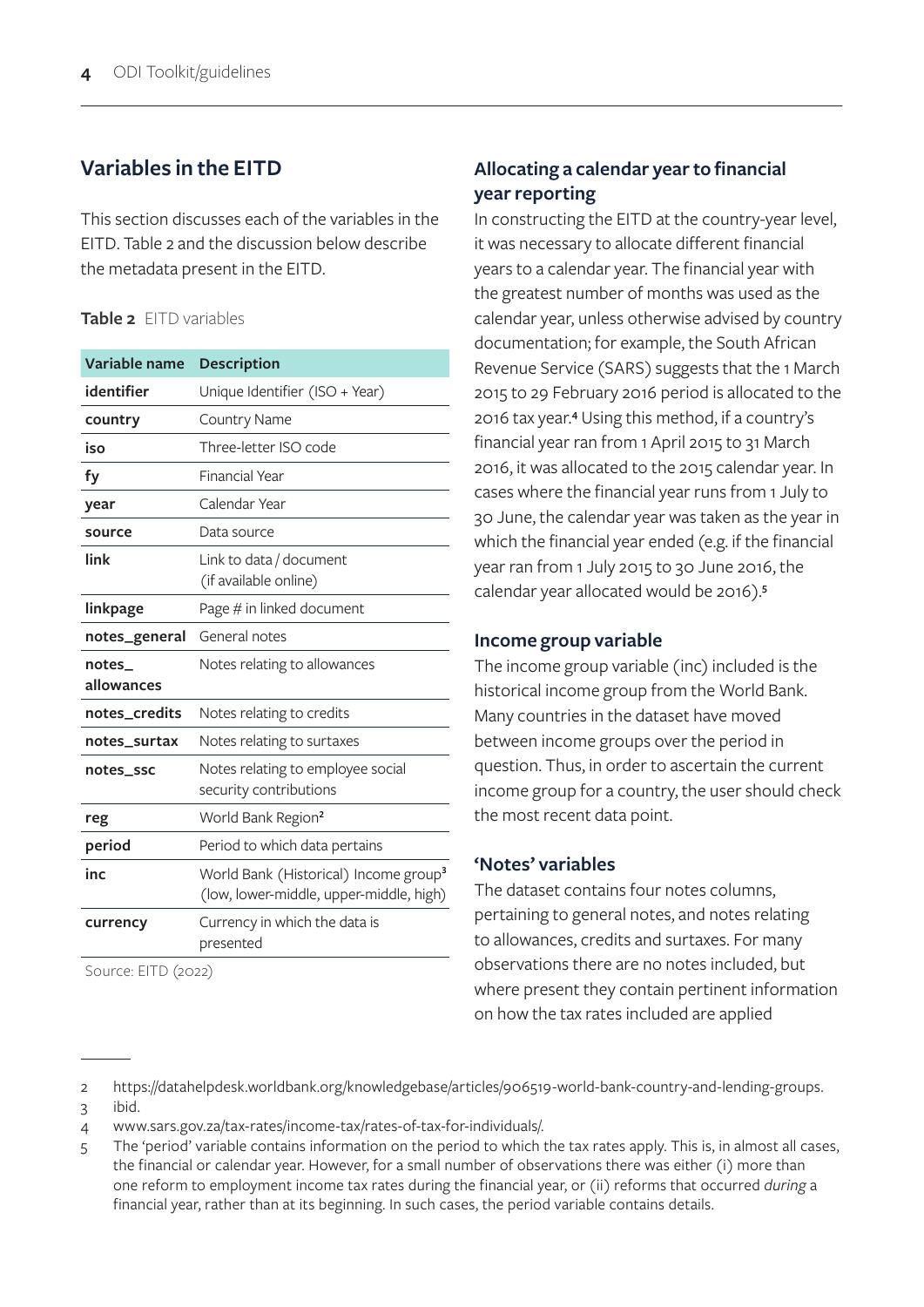to income. The variable notes\_ssc contains information on the earnings floors and ceilings (where present) applicable for social security contributions. The 'Country notes' section of this technical guide includes some of this information on a country-by-country basis.

#### **Currency**

The currency variable lists the currency in which the tax bands, allowances etc. are denoted. This

is always in current local currency units (LCUs). There are, however, a number of cases where a country has re-denominated its currency over the period in question. In such cases, the data is often corrected such that older information is re-denominated to match the current practice. Where this has occurred, information will be provided in the notes columns or 'Country notes' of this document.

| Variable name      | <b>Description</b>                                                                                                                                                       |
|--------------------|--------------------------------------------------------------------------------------------------------------------------------------------------------------------------|
| taxname            | Name of the main employment income tax present (to which the lb, ub and r variables pertain).                                                                            |
| eit                | Dummy variable equal to 1 if a tax on employment income was in place, 0 otherwise, empty<br>if missing.                                                                  |
| flatrate           | Dummy variable equal to 1 if a flat rate tax on employment income was in place, 0<br>otherwise, empty if missing.                                                        |
| pers_ded           | Dummy variable equal to 1 if a personal deduction was present, 0 if not, empty if missing.                                                                               |
| pers_ded_type      | The type of personal deduction in operation. This can take the form of either (i) zero rate,<br>(ii) a tax-free allowance or (iii) credit/rebate.                        |
| zerorate           | Dummy variable equal to 1 if the first tax band was 0%, 0 otherwise, empty if missing. The<br>amount of the 0% band will be denoted by ub1 for the relevant observation. |
| allowance          | Dummy variable equal to 1 if an allowance was in place (note: it is sometimes the case that<br>allowances and zero rates coexist), 0 if not present, empty if missing.   |
| allowance_amt      | Amount of the allowance. Most often annual LCU figure but for some observations a<br>formula is applied; 0 if not present, empty if missing.                             |
| univ_taxcr         | Dummy variable equal to 1 if a universal tax credit (or rebate) was in place, 0 if not present,<br>empty if missing.                                                     |
| univ_taxcr_amt     | Amount of the universal tax credit, 0 if not present, empty if missing. Most often in annual LCU.                                                                        |
| dependent_children | Allowance for dependent children. Most often in annual LCU but for some observations a<br>percentage or formula is applied; 0 if not present, empty if missing.          |
| ovr60              | Allowances for taxpayers (or household members) over the age of 60, denoted in annual<br>LCU; 0 if not present, empty if missing.                                        |
| disability         | Allowance for disability, denoted in annual LCU; 0 if not present, empty if missing.                                                                                     |
| marriage           | Spousal allowance, denoted in annual LCU; 0 if not present, empty if missing.                                                                                            |
| other1             | Other allowance 1 (detailed in notes_allowances or notes_credits), 0 if not present, empty<br>if missing.                                                                |
| other2             | Other allowance 2 (detailed in notes_allowances or notes_credits), 0 if not present, empty<br>if missing.                                                                |
| surtax             | Dummy variable equal to 1 if a surtax is in place, 0 if not, empty if missing.                                                                                           |

#### **Table 3** Tax variable descriptions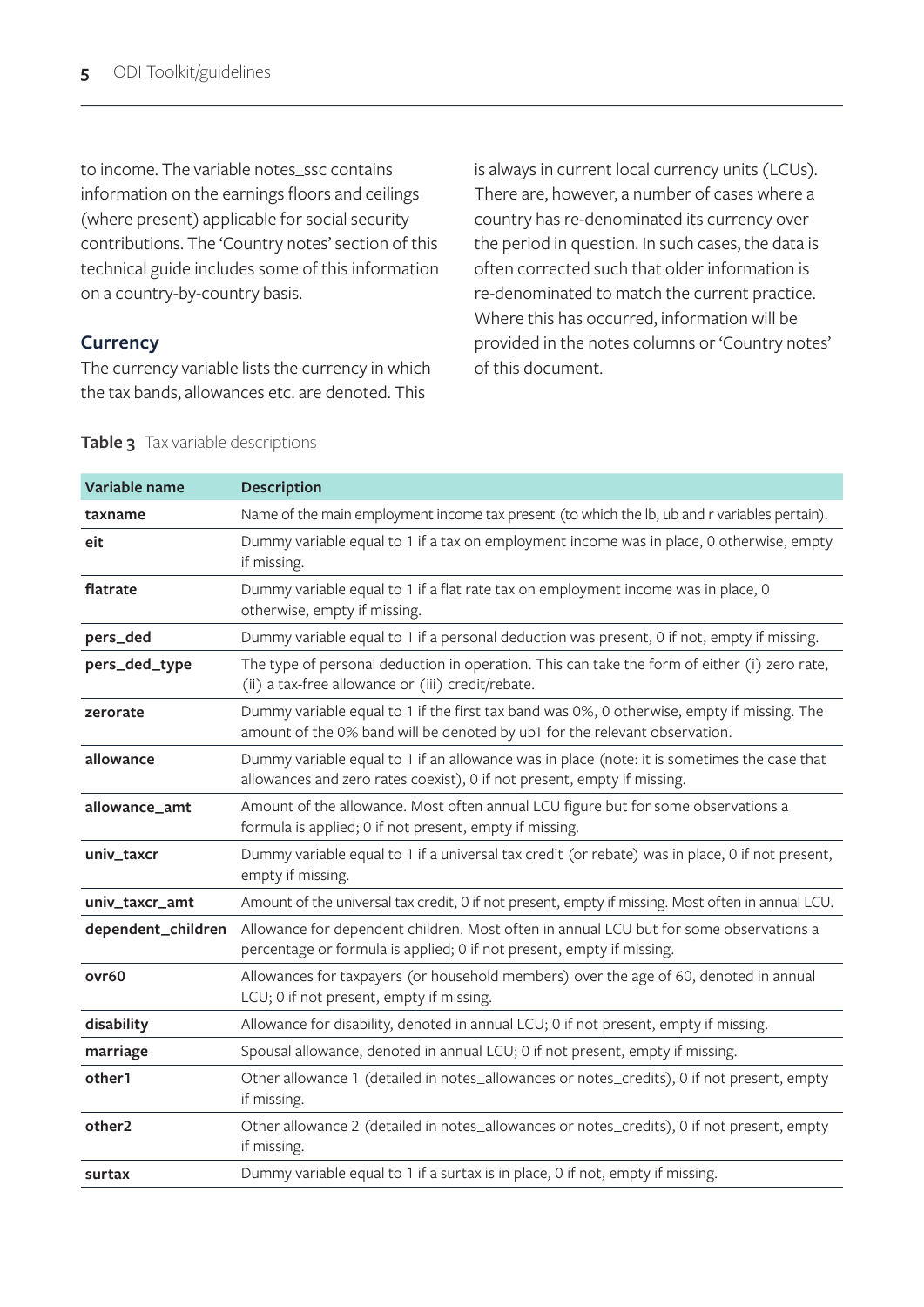#### **Table 3** Tax variable descriptions

| <b>Variable Name</b> | <b>Description</b>                                                                                                                                                            |
|----------------------|-------------------------------------------------------------------------------------------------------------------------------------------------------------------------------|
| surtax_rate          | Surtax rate, in per cent coded 0-1 or in annual LCU.                                                                                                                          |
| soc_contr_employee   | Employee social contribution rate, in per cent, coded 0-1.                                                                                                                    |
| soc_contr_ded        | Dummy variable equal to 1 if employee social contributions are tax deductible, 0 if not,<br>empty if missing.                                                                 |
| nbands               | Number of Personal Income Tax (PIT) bands.                                                                                                                                    |
| bottom_rate          | Bottom PIT rate according to the schedule (i.e. includes a zero rate, but not a personal<br>exemption, deduction or credit that would bring an employee's liability to zero). |
| top_rate             | Top PIT rate, according to the schedule (i.e. not including additional surtaxes or<br>contributions).                                                                         |
| lb[n]                | Lower band [n], in annual LCU. Empty if missing.                                                                                                                              |
| r[n]                 | Rate [n], in percent coded 0-1. Empty if missing.                                                                                                                             |
| ub[n]                | Upper band [n], in annual LCU. Empty if missing.                                                                                                                              |

Source: EITD (2022)

The EITD does not provide information on **every** allowance, credit or deduction from gross income in every country. It instead focuses on a subset, related to household circumstances, namely allowances for dependent children or spouses, disability, or old-age allowance. Additional, pertinent allowances are detailed in the other1 and other2 variables. The most frequently observed allowances in underlying data that are not included in the EITD are those for medical, insurance or educational expenses.

#### **Bands and rates**

The primary variables of interest for most users of the EITD are likely to be the rates and bands (or thresholds) of a Personal Income Tax (PIT) or Pay As You Earn (PAYE) system. These are coded as lb, ub and r, corresponding to lower band, upper band and rate, respectively. Each of these is assigned a number, corresponding to the band in question. Thus, lb1, ub1 and r1 show the lower and upper band value (in LCU) and marginal rate (in per cent) for the first tax band. The dataset is in 'wide' format, and thus the information is displayed as shown in Table 4, using Rwanda from 2019–2020 as an example.

#### **Table 4** Example of lb, ub and r variables

| <b>Identifier</b> | Ib1               | ub1     | lb2     | ub2                     | lb3 |     |
|-------------------|-------------------|---------|---------|-------------------------|-----|-----|
| RWA2020           | $\qquad \qquad -$ | 360,000 | 360,001 | 0.2 1,200,000 1,200,001 |     | 0.3 |
|                   |                   |         |         |                         |     |     |

Source: EITD (2022)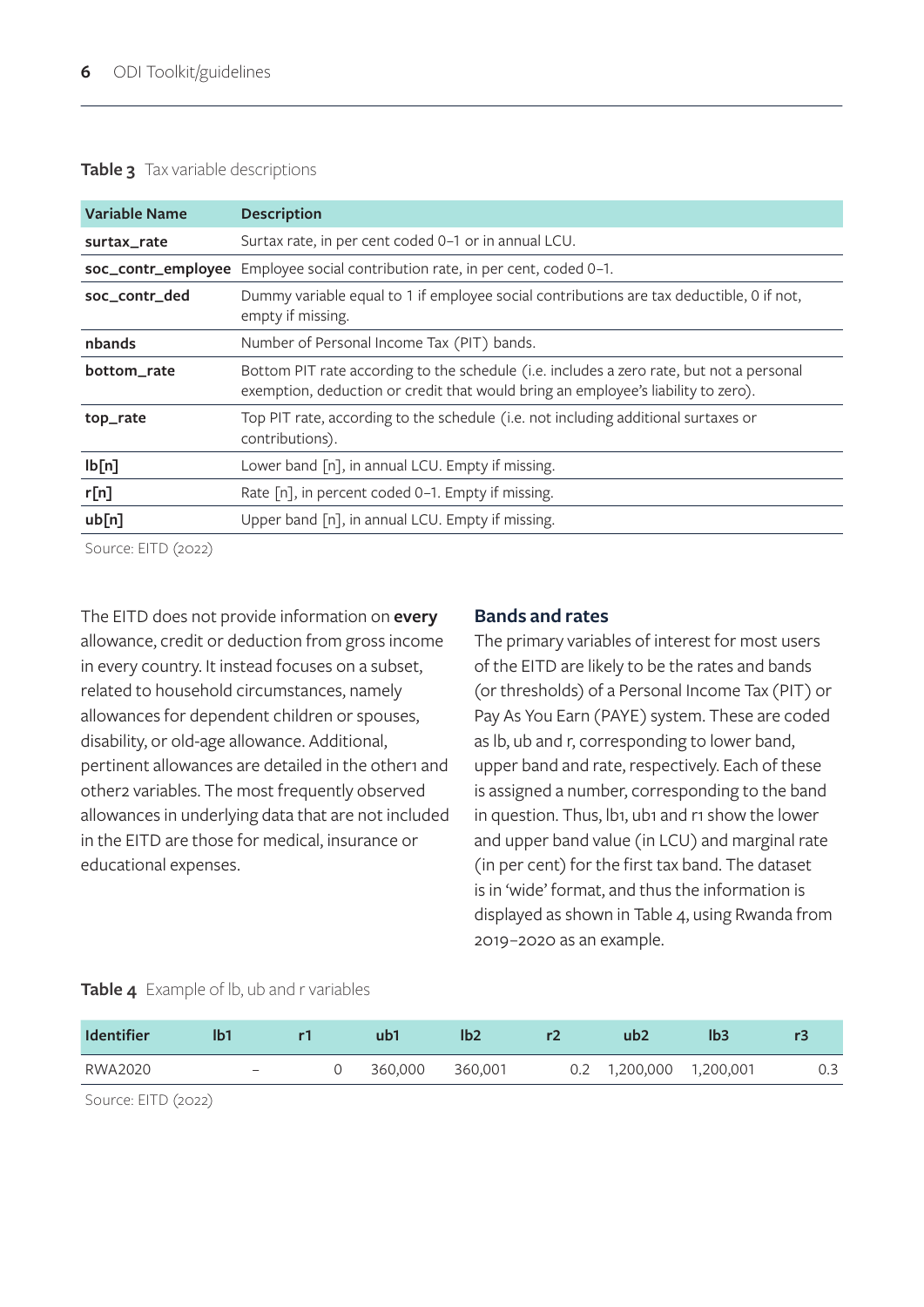However, in most sources such as national tax laws, the tax schedule would be displayed, for example, as in Table 5.

**Table 5** Rate schedule (annual) for Rwanda 2019–2020

| Lower bound            | <b>Upper bound</b> | Rate |
|------------------------|--------------------|------|
|                        | RWF 360,000        | ሰ%   |
| RWF360,001             | RWF 1,200,000      | 20%  |
| RWF1,200,001 and above |                    | 30%  |
|                        |                    |      |

Source: EITD (2022)

#### **Assumptions and limitations**

#### **Converting monthly tax schedules to annual tax schedules**

In a number of source documents, such as national tax laws, the lower and upper thresholds for each band are listed monthly. However, the EITD converts all LCU amounts to annual figures. This can lead to very small differences in the threshold amounts compared to the source.

For example, if a country had a monthly tax schedule as follows:

| Lower bound | Upper bound | Rate |
|-------------|-------------|------|
| \$100,001   | \$750,000   | 35%  |

When converted to annual thresholds, the calculation would yield:

| Lower bound | Upper bound | Rate |
|-------------|-------------|------|
| \$1,200,012 | \$9,000,000 | 35%  |

#### However, in the EITD, this is coded as:

| Lower bound | Upper bound | Rate |
|-------------|-------------|------|
| \$1,200,001 | \$9,000,000 | 35%  |

Thus, for this hypothetical example, there would be a difference of \$11 on the lower threshold of the tax band. In such cases, it might be that the income tax law in question intended that the marginal rate of this band (annually) simply be charged on each dollar *over the threshold* (regardless of whether that threshold is expressed monthly or annually), or it might be that taxes in a particular country are always calculated and paid on a monthly basis, and thus a correct (annual) interpretation would be that the lower threshold be set at \$1,200,012. The amounts involved will always be small – indeed, no more than  $11 \times 1$  local currency unit – but users should nonetheless bear this in mind when using the data on rates and bands to calculate tax burdens.

Similarly, it might be the case that the smallest denomination of a currency unit is 100, 1,000, or even greater. The EITD does not account for such cases; as outlined above, the next 'lower band' will be 1 LCU above the previous 'upper band'.

#### **Data gaps, assumptions and limitations**

As with any dataset of this nature, there are some data gaps. A number of assumptions were made in order to ensure that gaps were minimised. First, in cases where two data points existed at either side of a data gap, and these showed that the same – for example – tax rates were in place, we impute the data in-between. Take for example the case of Malawi between 2002 and 2005. The EITD contains data points for both 2002 and 2005, where data is taken from the IMF Statistical Appendices; no source was available in 2003 or 2004 (Table 6). However, we see that the structure of the PIT bands and rates was the same in 2002 and 2005, so we assume there were no changes to the law in these years. We see this approach as valid because, for the entirety of the EITD, we do not observe any cases where a PIT system was revised, only to return to its previous levels.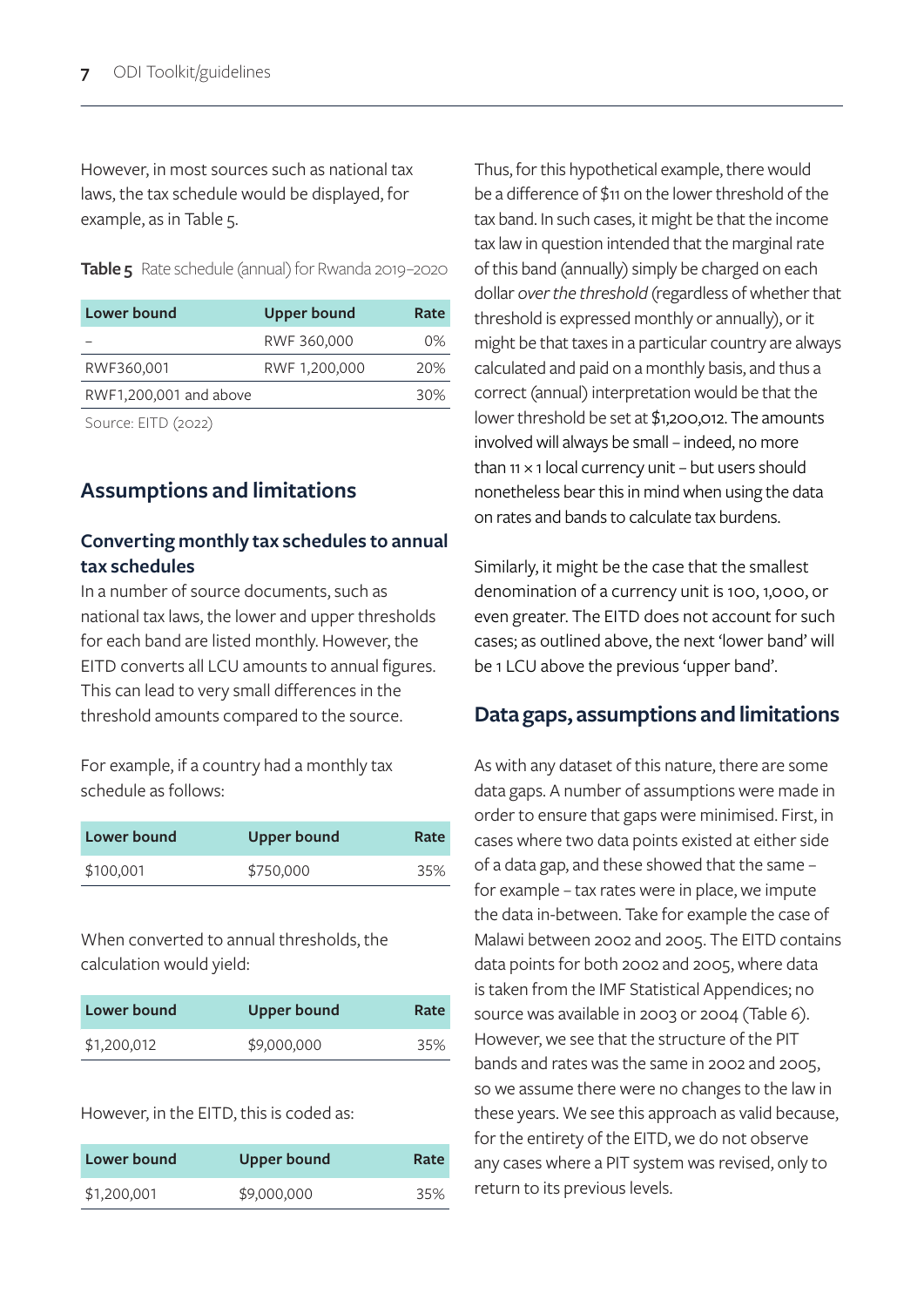#### **Table 6** Data gaps: Malawi 2002–2005

| <b>Source</b> | Year | lb1 | $-1$ | ub1 | lb2                                                       | r2 | ub2 | I <sub>b3</sub> | r3 | ub3 | lb4 | r4 | ub4                                                                    |                                                                                    | $Ib5$ r5 |
|---------------|------|-----|------|-----|-----------------------------------------------------------|----|-----|-----------------|----|-----|-----|----|------------------------------------------------------------------------|------------------------------------------------------------------------------------|----------|
| IMF           | 2002 |     |      |     |                                                           |    |     |                 |    |     |     |    | $-$ 0 36,000 36,001 0.15 54,000 54,001 0.25 72,000 72,001 0.35 100,000 | 100,001 0.4                                                                        |          |
| Imputed       | 2003 |     |      |     |                                                           |    |     |                 |    |     |     |    |                                                                        | $-$ 0 36,000 36,001 0.15 54,000 54,001 0.25 72,000 72,001 0.35 100,000 100,001 0.4 |          |
| Imputed       | 2004 |     |      |     |                                                           |    |     |                 |    |     |     |    | $-$ 0 36,000 36,001 0.15 54,000 54,001 0.25 72,000 72,001 0.35 100,000 | 100,001 0.4                                                                        |          |
| IMF           | 2005 |     |      |     | $-$ 0 36,000 36,001 0.15 54,000 54,001 0.25 72,000 72,001 |    |     |                 |    |     |     |    | 0.35 100,000                                                           | 100,001 0.4                                                                        |          |

Note: All ub and lb variables in LCU (Malawian kwacha). Source: EITD (2022)

Second, there exist cases where two points exist either side of a data gap showing that different tax rates, for example, were in place. Take the case of Togo between 1999 and 2001. The variable considered is the employee social security contribution rate.

Table 7 shows that somewhere between 1999 and 2003 the employee social security contribution rate changed from 2.4% to 4% of gross income. However, we do not have any sources for 2000, 2001 and 2002 to validate exactly when this occurred. It is therefore left blank.

#### **Table 7** Data gaps: Togo example

| <b>Identifier</b>   | soc_contr_employee |  |  |  |  |
|---------------------|--------------------|--|--|--|--|
| TGO1999             | 0.024              |  |  |  |  |
| <b>TGO2000</b>      |                    |  |  |  |  |
| TGO2001             |                    |  |  |  |  |
| TGO2002             |                    |  |  |  |  |
| TGO2003             | 0.04               |  |  |  |  |
| Source: EITD (2022) |                    |  |  |  |  |

A similar situation might be that there is a gap in coverage, but the next available year after the gap coincides with the introduction of a reform. Take, for example, a case from Ethiopia, shown in Table 8.

| <b>Source</b> | Year | lb1                      | r1 | ub1   | lb2   | r2  | ub <sub>2</sub> | I <sub>b3</sub> | r3   | ub3    | lb4    | r4            | ub4    |
|---------------|------|--------------------------|----|-------|-------|-----|-----------------|-----------------|------|--------|--------|---------------|--------|
| IMF           | 1999 | $\overline{\phantom{m}}$ |    | 1.440 | 1,441 | 0.1 | 7.200           | 7.201           | 0.15 | 14,400 | 14,401 | $0.2^{\circ}$ | 24,000 |
| Imputed       | 2000 | $\qquad \qquad$          |    | 1.440 | 1,441 | 0.1 | 7,200           | 7,201           | 0.15 | 14,400 | 14,401 | 0.2           | 24,000 |
| Imputed       | 2001 | $\qquad \qquad -$        | 0  | 1.440 | 1,441 | 0.1 | 7,200           | 7.201           | 0.15 | 14,400 | 14,401 | 0.2           | 24,000 |
| Imputed       | 2002 | $\qquad \qquad -$        | 0  | 1.440 | 1,441 | 0.1 | 7,200           | 7.201           | 0.15 | 14,400 | 14,401 | 0.2           | 24,000 |
| IMF           | 2003 |                          |    | .800  | 1,801 | 0.1 | 7.800           | 7,801           | 0.15 | 16,800 | 16,801 | 0.2           | 28,200 |

#### **Table 8** Data gaps: Ethiopia example

| <b>Source</b> | Year | I <sub>b5</sub> | r <sub>5</sub> | ub <sub>5</sub> | lb <sub>6</sub> | r <sub>6</sub> | ub6    | 1 <sub>b7</sub> | r7   |
|---------------|------|-----------------|----------------|-----------------|-----------------|----------------|--------|-----------------|------|
| IMF           | 1999 | 24,001          | 0.3            | 36,000          | 36,001          | 0.4            |        |                 |      |
| Imputed       | 2000 | 24,001          | 0.3            | 36,000          | 36,001          | 0.4            |        |                 |      |
| Imputed       | 2001 | 24,001          | 0.3            | 36,000          | 36,001          | 0.4            |        |                 |      |
| Imputed       | 2002 | 24,001          | 0.3            | 36,000          | 36,001          | 0.4            |        |                 |      |
| IMF           | 2003 | 28,201          | 0.25           | 42,600          | 42,601          | 0.3            | 60,000 | 60,001          | 0.35 |
|               |      |                 |                |                 |                 |                |        |                 |      |

Source: EITD (2022)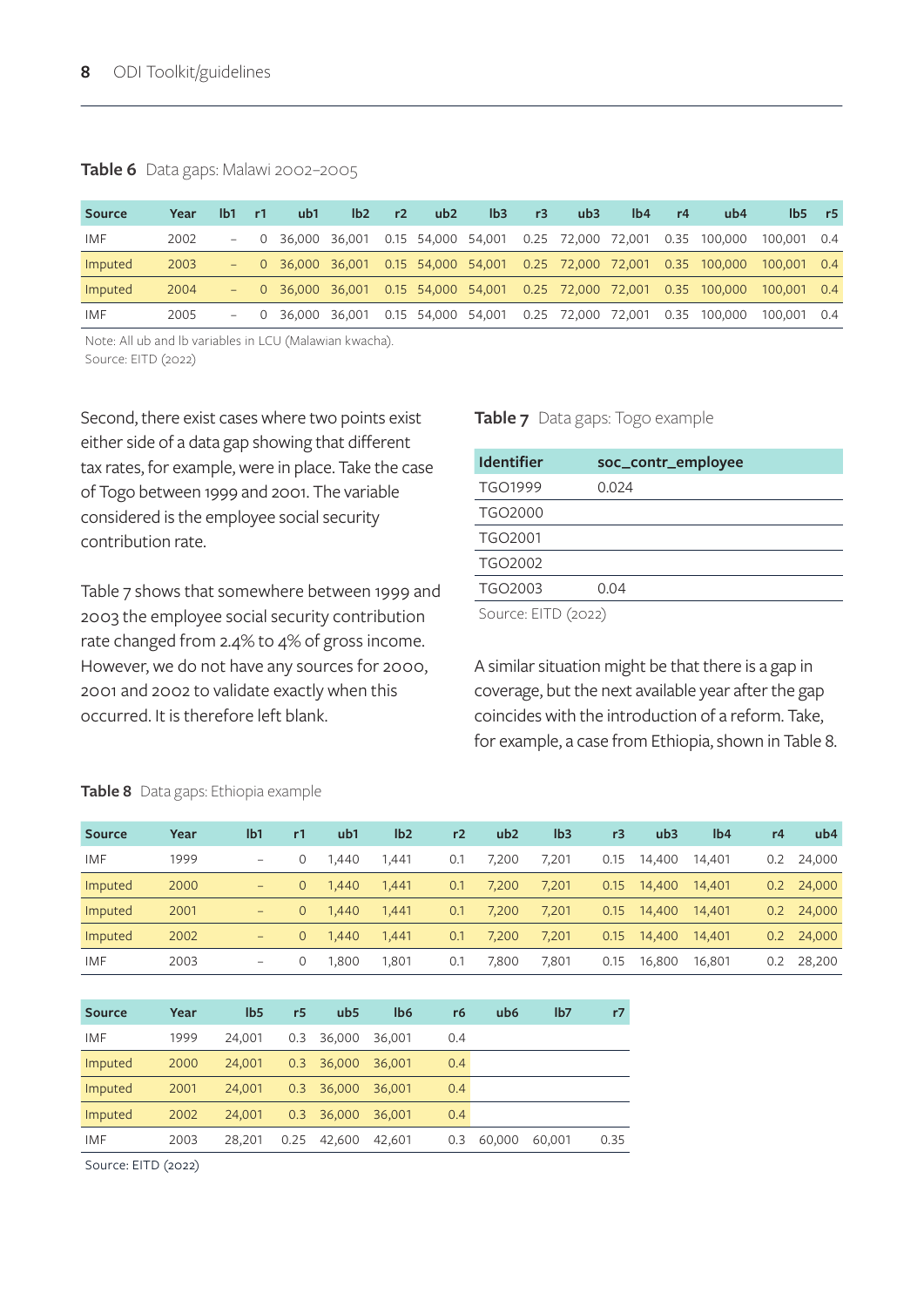The EITD contains data points in both 1999 and 2003, and we see that by 2003 there was a reform to the PIT structure. However, we also know that in 2003 a major reform was announced in Proclamation No. 179. Given that the most recent reform to PIT structure in Ethiopia prior to 1999 was 1995 and the next one observed after 2003 was in 2017, there is little reason to believe that there would have been a further reform between 1999 and 2003. Moreover, Ethiopia was not experiencing a period of high inflation at this time, so it would be less likely that it was a period of frequent reform. Given the information at hand, we are reasonably confident with the approach of imputation in such cases (i.e., where the next available data point coincides with a reform).

Regarding employee SSCs, a large number of countries covered in the EITD allow for these to be deducted from gross employment income, before calculating income tax liability. In cases

where we did not find information on whether SSCs were deductible, we assume that they are not. Again, this information is captured under the 'Country notes', allowing users to either relax this assumption or disregard such observations in their analysis.

Notwithstanding the above limitations regarding data gaps, the data is further limited by its scope. We focus solely on the taxes levied on earnings from employment. The EITD does not contain information on taxes that apply to selfemployment or business income. Similarly, there is no information on the taxes levied on non-resident employee earnings, which can often differ from those levied on domestic workers. The temporal coverage of the data was dictated primarily by availability and ease of access to underlying data; prior to the mid-1990s, data on many countries is difficult to locate and verify.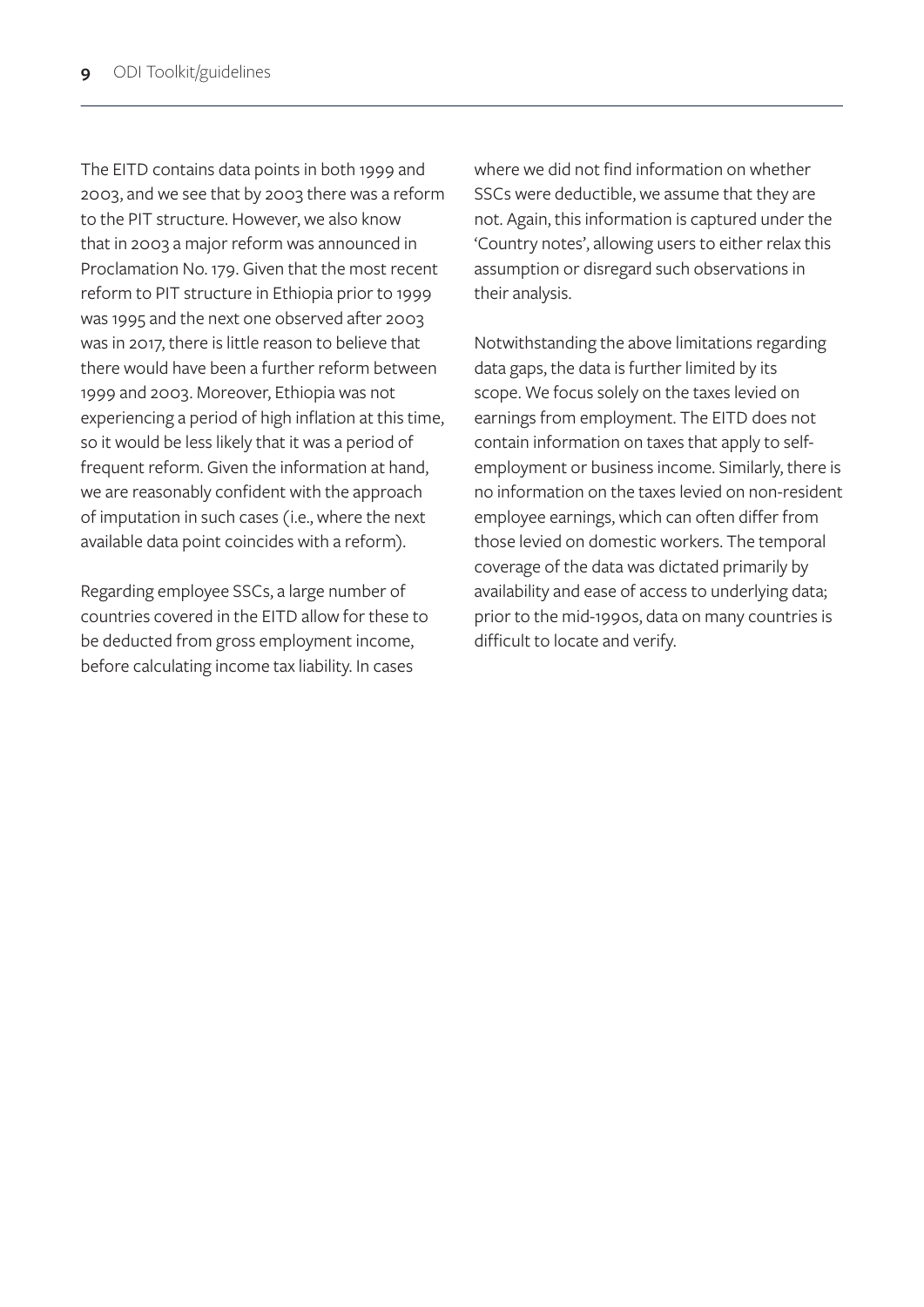## 2 Country notes

This section provides country-by-country notes on the data contained within the EITD. These are included in order to guide users on the interpretation, understanding and use of the EITD. The notes contained herein complement those present within the dataset itself, however we advise that users consult both sources concurrently in order to gain a comprehensive understanding of how employment earnings are taxed in each country. The notes are compiled according to our best interpretation and understanding of the underlying source material.

## **Algeria**

The tax referred to in the EITD is the *Impôt sur le revenue global des personnes physiques* **(IRG)**.

An abatement exists in Algeria and is credited at the rates shown in the EITD.

Employee SSCs are deductible from gross income. SSC data was missing in 1996, 2000–2002 and 2004.

## **Angola**

The tax schedule included in the EITD is the *Imposto sobre os rendimentos do trabalho*  **(IRT)**. Specifically, the schedule applies to 'Group A' earners (i.e., income earned by employees).

Data for the period 1995–1999 is incomplete. Data on rates and thresholds exists for 1995–1998 in the Coopers and Lybrand *International tax summaries*, however they are listed in novo kwanza (NKZ) and kwanza reajustado (KZR) for 1995–1996 and 1997– 1998 respectively. It was not possible to reconcile the listed data with what followed later, which

is denoted in second kwanza (AOA). Therefore, for 1995–1998 we include the rates but leave the values for lb and ub empty.

Employee SSCs are tax deductible. Data on SSCs pre-2000 is missing.

#### **Benin**

#### The tax schedule included in the EITD is the *Impôt progressif sur les traitements et salaires*  **(IPTS)**.

There is no information for 1995. The source for 1996 (ORDONNANCE N° 1996-02 DU 31 JANVIER 1996) is, we believe, the legislation establishing the IPTS for the first time. Thus, we believe that any employment income earned prior to 1996 was taxed according to the *Impôt général sur les revenus* (IGR). However, it was also not possible to access a source outlining the IGR rates applicable in 1995.

A reduction in the tax liability (i.e., amount of tax owed) for dependents is allowable according to the scale included in the EITD.

Employee SSCs are not tax deductible.

#### **Botswana**

The income tax system referred to is **Personal Income Tax.** 

There are no compulsory employee SSCs in Botswana.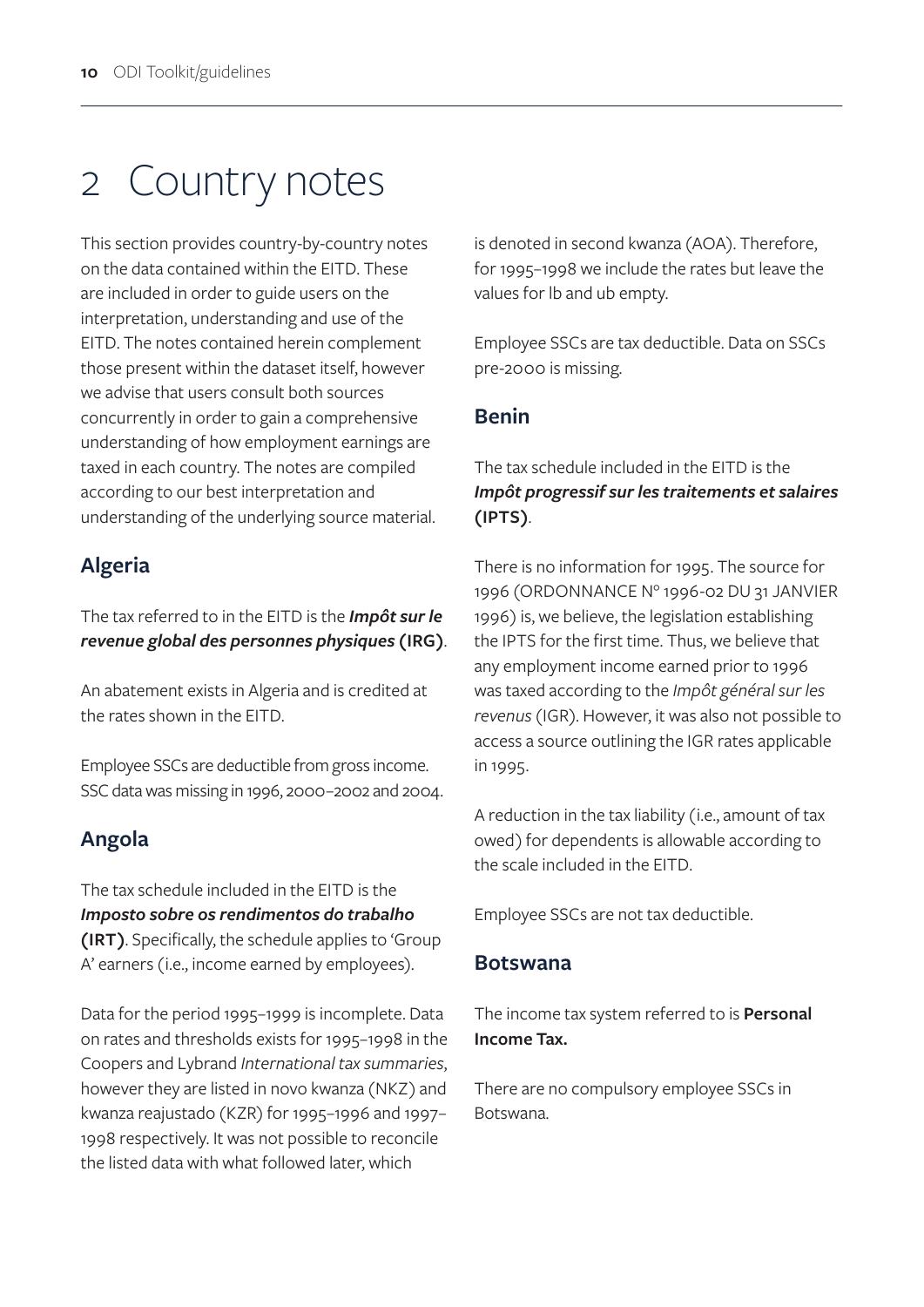#### **Burkina Faso**

The income tax system referred to is the *Impôt unique sur les traitements et salaires* **(IUTS).**

Reductions to taxable income are allowed, according to the number of dependents. Data on these allowances is missing for the years 2015–2017.

Employee SSCs are not tax deductible.

#### **Burundi**

#### The tax schedule included in the EITD is the *Impôts sur les revenus professionnels* **(IRP).**

The regime in place between 2005 and 2012 capped the tax payable at 35% of gross income. We have no evidence that this restriction applied pre-2005. Post 2012, the highest marginal rate is 30% and so the restriction would no longer be applicable.

There was a reform to the rate schedule of the IRP in either 2003 or 2004. The 2002 and 2004 IMF Statistical Appendices show different rates. It is not known whether the new rate schedule came into place in 2003 or 2004. Based on the low likelihood that the tax schedule was reformed two years in a row (as there was a subsequent reform in 2005), we assume that this reform came into place in 2003.

To the best of our knowledge, the BIF1,350 allowance for dependent children was scrapped with the 2013 reform.

Employee SSCs are tax deductible.

#### **Cabo Verde**

#### The income tax referred to is the *Imposto único sobre rendimentos* **(IUR)**.

No information was available on the IUR schedule in either 1995 or 2005–2008. Various allowances and deductions are applicable – information on many of these is missing for the years 2009–2014, although it is possible that they were not present (a radically different IUR schedule – with 53 rates and bands – was present during this period). During this period, a 0% IUR band existed, however some of the consulted sources also make reference to a tax-free allowance of CVE200,000. It is highly unlikely that these existed concurrently, so we have removed the CVE200,000 allowance, but left it blank as an indication of the uncertainty surrounding this.

Employee SSCs are tax deductible.

#### **Cameroon**

The income tax system included in the EITD is the *Surtaxe progressive* (1995–2002), followed by the *Impôt sur le revenu des personnes physiques* **(IRPP)**, from 2003 onward.

Between 1995 and 2002, a surtax of 6.6% of taxable income, the *Taxe proportionate sur les traitements et salaires*, was levied. This was replaced in 2003 by a surtax of 10% of the amount of tax owed under the IRPP.

A XAF500,000 deduction is allowed for all taxpayers. This operates as a de facto XAF500,000 zero rate, but the EITD lists the lowest rates as found in the tax laws (10%, rising to 11% in 2020).

Employee SSCs are tax deductible.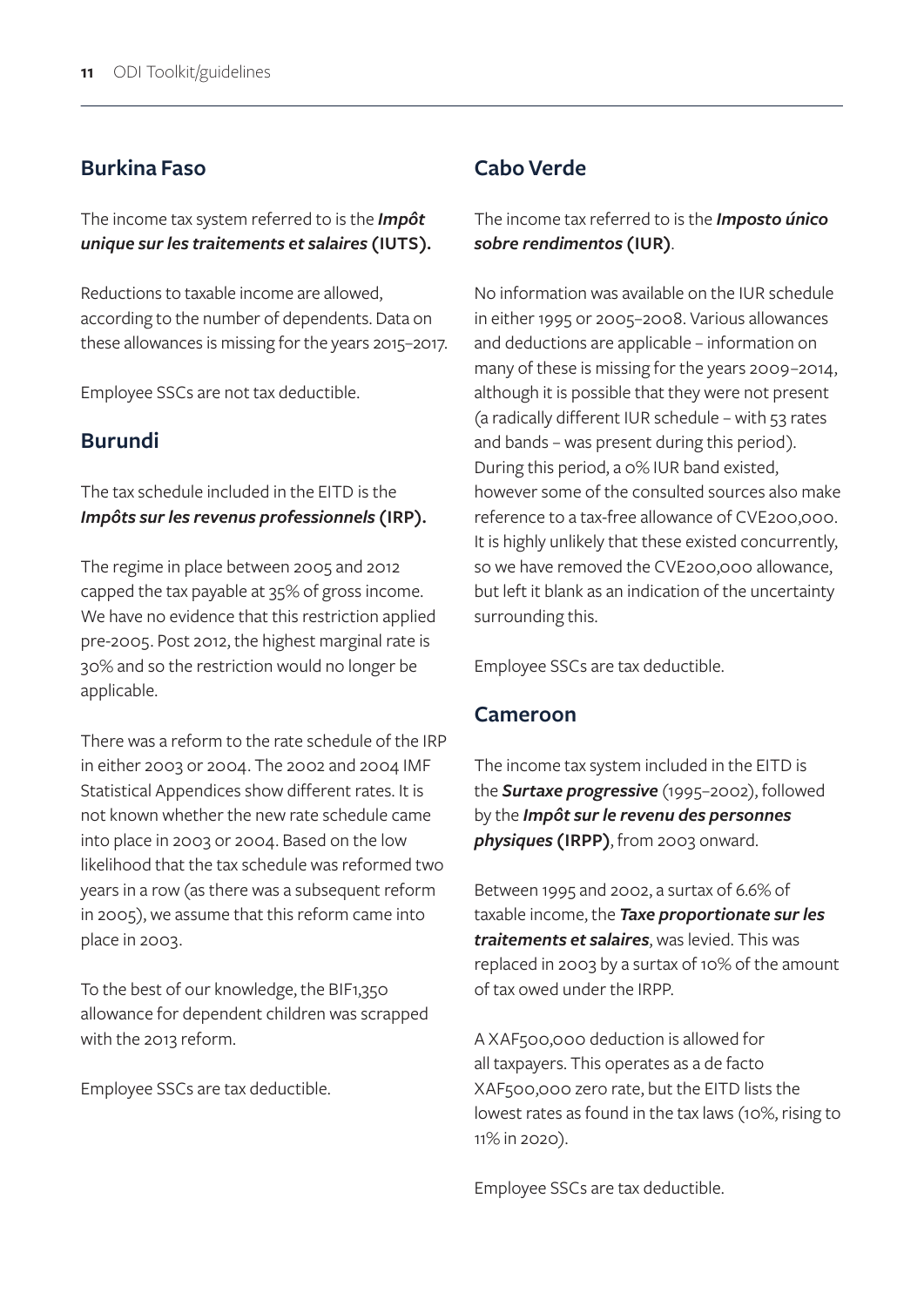## **Central African Republic**

The income tax system referred to is the *Impôt sur le revenu des personnes physiques* **(IRPP)**.

Underlying source data shows that in either 1998 or 1999, the top 55% band was removed (although the rest of the tax schedule was left unchanged). It is unclear exactly when this occurred (as no data was available for 1998 or 1999). We impute here and assume the change to have taken place in 1999, however users should take caution when using this data as it may have been removed in the prior year.

The source data does not provide sufficient information to allow for a full presentation of how family shares are incorporated into the dependent allowances.

In the years 1995–2012, a surtax of XAF1,500 per year was levied on all taxpayers.

Employee SSCs are tax deductible. A reform to reduce the employee SSC rate occurred in either 2010 or 2011, however due to insufficient information it is not possible to pinpoint exactly when this was enacted. We thus leave blank the SSC information for 2010.

## **Chad**

The tax schedule referred to in the EITD is the *Impôt sur le revenu des personnes physiques*  **(IRPP)**.

A family split/share system was in place until 2017 when, to the best of our understanding, this was replaced by a deduction of XAF60,000 per year per child.

Employee SSCs are not tax deductible. Earning ceilings exist and are detailed in the EITD.

#### **Comoros**

The income tax referred to in the EITD is the *Impôt general sur le revenu* **(IGR)***.*

There have been – to the best of our understanding – no reforms to the IGR since law L. n° 94-043/AF. Prior to this, the IGR schedule included 10 progressive bands. These are listed in *Comoros: recent economic developments* (1994).

The only data available for employee SSCs is in 2020, and we assume these are not tax deductible. It is unclear when this came into effect.

## **Côte d'Ivoire**

There are numerous taxes levied on employment earnings (or wages and salaries) in Côte d'Ivoire.

These are:

1. Salary tax (IS)

We code the **Salary tax (IS)** as a surtax in the EITD and this is charged at 1.5% of 80% of gross income.

2. National contribution (CN)

The **National contribution (CN)** is levied on 80% of gross income and is levied as follows (unchanged 1995–2019):

CN = ((80% \* Gross Income)\* r) – 'Variable'

| lb        | ub        | r                   | 'Variable' |
|-----------|-----------|---------------------|------------|
|           | 600,000   | $\scriptstyle\rm ($ | O          |
| 600,000   | 1,560,000 | 1.5%                | 9,000      |
| 1,560,000 | 2,400,000 | 5.%                 | 63,600     |
| 2,400,000 |           | 10%                 | 183,600    |

Note: The CN is not coded in the EITD.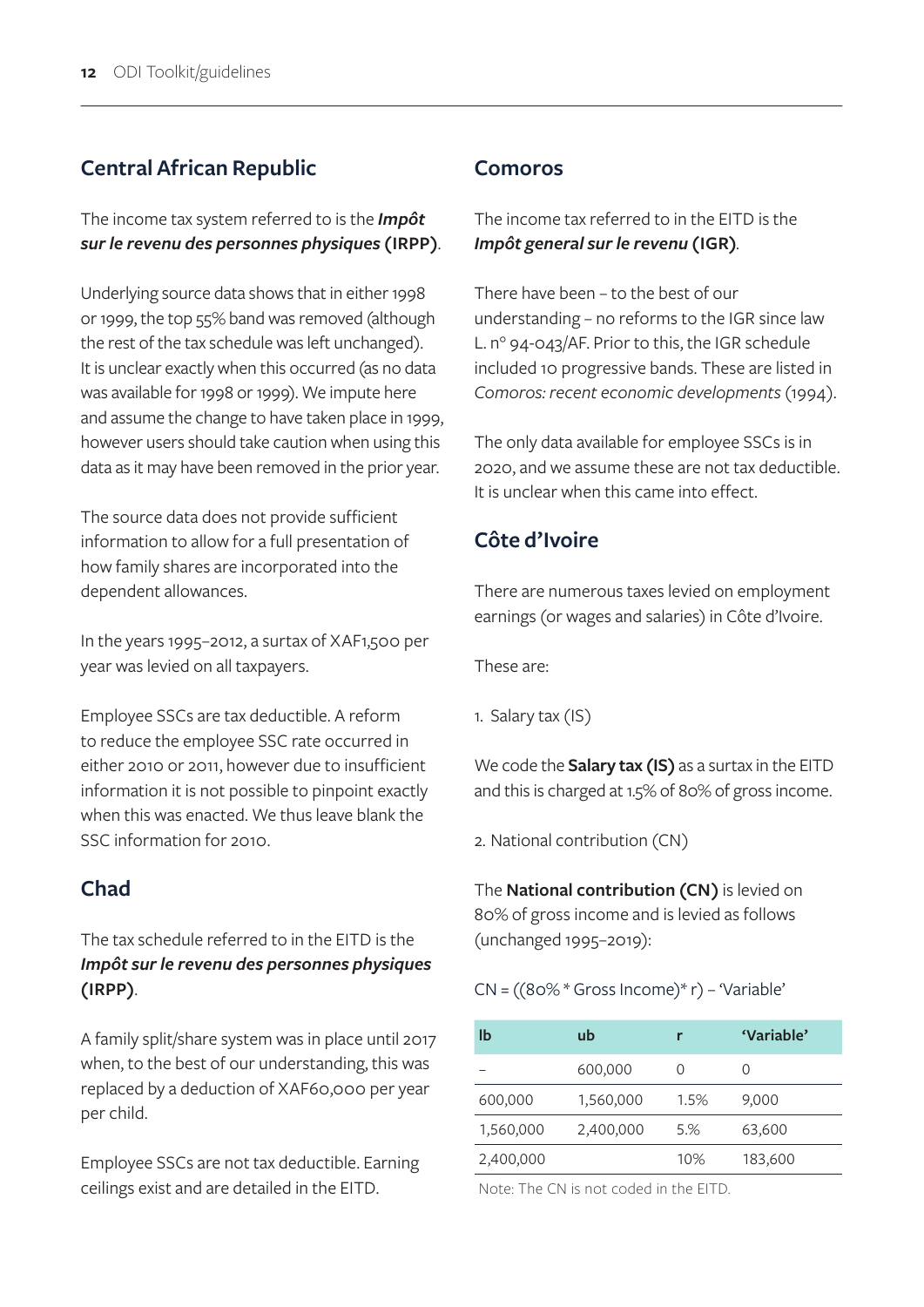#### 3. *Impôt général sur le revenu* (IGR)

The schedule of rates and bands shown in the main EITD 'Africa' sheet pertains to the *Impôt général sur le revenu* (**IGR**). To the best of our knowledge – and reflective of underlying source material – this schedule has not been reformed since at least 1997, if not before. There is some disparity amongst underlying sources as to what this schedule looks like exactly. It is printed differently in PwC's *Individual taxes worldwide summaries* compared to the 1997 *Code général des impôts.* We adopt the more straightforward approach as set out in the latter. The only source available pre-1997 is the Coopers and Lybrand *International tax summaries*, which presents the same schedule as PwC (and indeed reflects the same schedule reported by PwC today). Whilst this suggests that we could reasonably assume that the rates present in 1995 and 1996 are the same as those presented in the 1997 *Code général des impôts*, we err on the side of caution and leave it blank. Consequently, there is a degree of uncertainty over the IGR calculations and whether the schedule as shown in the EITD is accurate.

A formula is applied to calculate the IGR liability. IS and CN are deductible from tax liability.

Tax liability is reduced according to the 'part' system, allocated to dependents up to a maximum of five parts. Parts are allocated as follows:

- A single, divorced or widowed individual with no children: 1 part
- Married individuals with no children, or single/ divorced individuals with one child: 2 parts
- Each additional child: 0.5 parts

4. *Contribution nationale de solidarité* (CNS; 1995–2004) replaced by the *Contribution pour la reconstruction nationale* (CRN; 2005–2009).

The *Contribution nationale de solidarité* **(CNS)** was levied on 1% of gross income, whilst the *Contribution pour la reconstruction nationale* **(CRN)** was levied as follows:

| lb        | ub              |       |
|-----------|-----------------|-------|
| O         | 100,000         | $0\%$ |
| 100,001   | 600,000         | $1\%$ |
| 600,001   | 1,500,000       | 1.5%  |
| 1,500,001 | 3,000,000       | 2%    |
| 3,000,001 | $^{\mathrm{+}}$ | 2.5%  |

Neither the CNS nor CRN are coded in the EITD. They are not deductible from the IGR base.

Employee SSCs, under the *Caisse nationale de prévoyance sociale* (CNPS) are also levied. These are not, to the best of our knowledge, tax deductible. The years 2001 and 2002 are left blank due to the uncertainty of reform dates.

## **Congo, Republic of the**

#### The income tax referred to in the EITD is the *Impôt sur le revenu des personnes physiques*  **(IRPP)**.

There is a discrepancy in IMF sources between 2000 and 2002, which list ub1 as XAF265,000, whilst earlier and later sources (Coopers and Lybrand *International tax summaries* and later IMF reports respectively) describe the same schedule, with ub1 listed as XAF200,000. We thus interpret this to be a mistake in the 2000 and 2002 IMF sources and correct accordingly. It is somewhat unlikely – although not impossible – that the first tax threshold was changed and then reversed.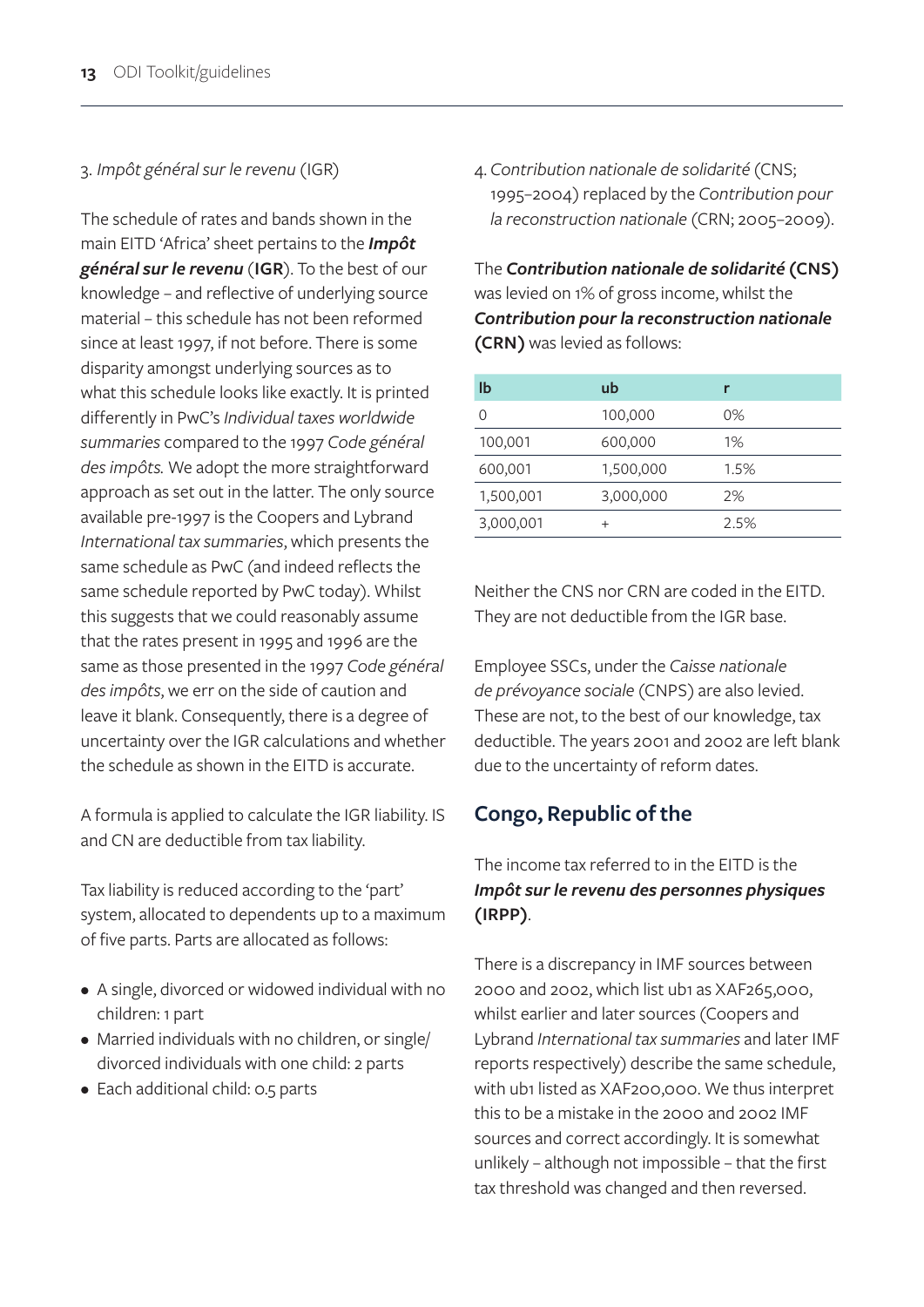IMF sources between 2001 and 2004 also list r1 as 0%, whilst earlier and later sources describe the same schedule, with r1 listed as 1%. It seems unlikely that both a standard 20% deduction (as described below) and a zero rate would apply to gross income (although it is observed, at times, in other jurisdictions). It also seems unlikely that a 0% rate would be introduced and subsequently removed. Therefore, we assume this to be a mistake and insert r1 as 1%, following preceding and following years.

A 20% deduction to gross income is applicable in determining taxable income. To the best of our knowledge this is present for all years contained in the EITD.

Employee SSCs are tax deductible.

## **Democratic Republic of the Congo**

The income tax referred to is the *Impôt professionnel sur les rémunérations* **(IPR)**.

Between 1995 and 1999 we leave the tax thresholds blank due to two currency changes and high inflation in this period, however we are reasonably confident that the rates shown are correct.

The total IPR amount owed by an individual may not exceed 30% of earnings (2002–2020). This was previously capped at 50% and 35% – see the EITD for details.

Reductions to the IPR are allowed per dependent, subject to some restrictions.

Employee SSCs are tax deductible.

## **Djibouti**

The tax referred to is the *Impôt revenue de solidarité sur les revenus et les bénéfices.*

Between the years of 2001 and 2008, we have no information on whether a tax-free allowance existed. It is highly likely that it did, but the first source referencing this is the 2009 *Code général des impôts*. We therefore leave this field blank.

A surtax existed between the years of 1995 and 2000. This was levied at 10% 1995–1998, reduced to 8% for 1999 and 2000, on taxable incomes up to up to DJF720,000 per year. Whilst we are somewhat uncertain, we are reasonably confident that this was removed as part of the 2001 reform to PIT.

Employee SSCs are not tax deductible. An additional 2% 'medical insurance levy' was introduced in 2015, and an earnings cap was introduced from 2016 onward at DJF400,000 per year. From 2018 onward, a minimum earnings limit (floor) is also referenced. It is not clear if this came into place at the same time as the maximum.

## **Egypt**

For 1995, we know that the top rate was applied at 22% on employment incomes over EGP3,840 per year. The underlying source suggests that there are progressive rates up to this threshold, but they are not listed.

A personal allowance exists and is applied as detailed in the EITD.

Since 2005, Egypt has, concurrently, had a 0% tax band and personal deduction/allowance. It is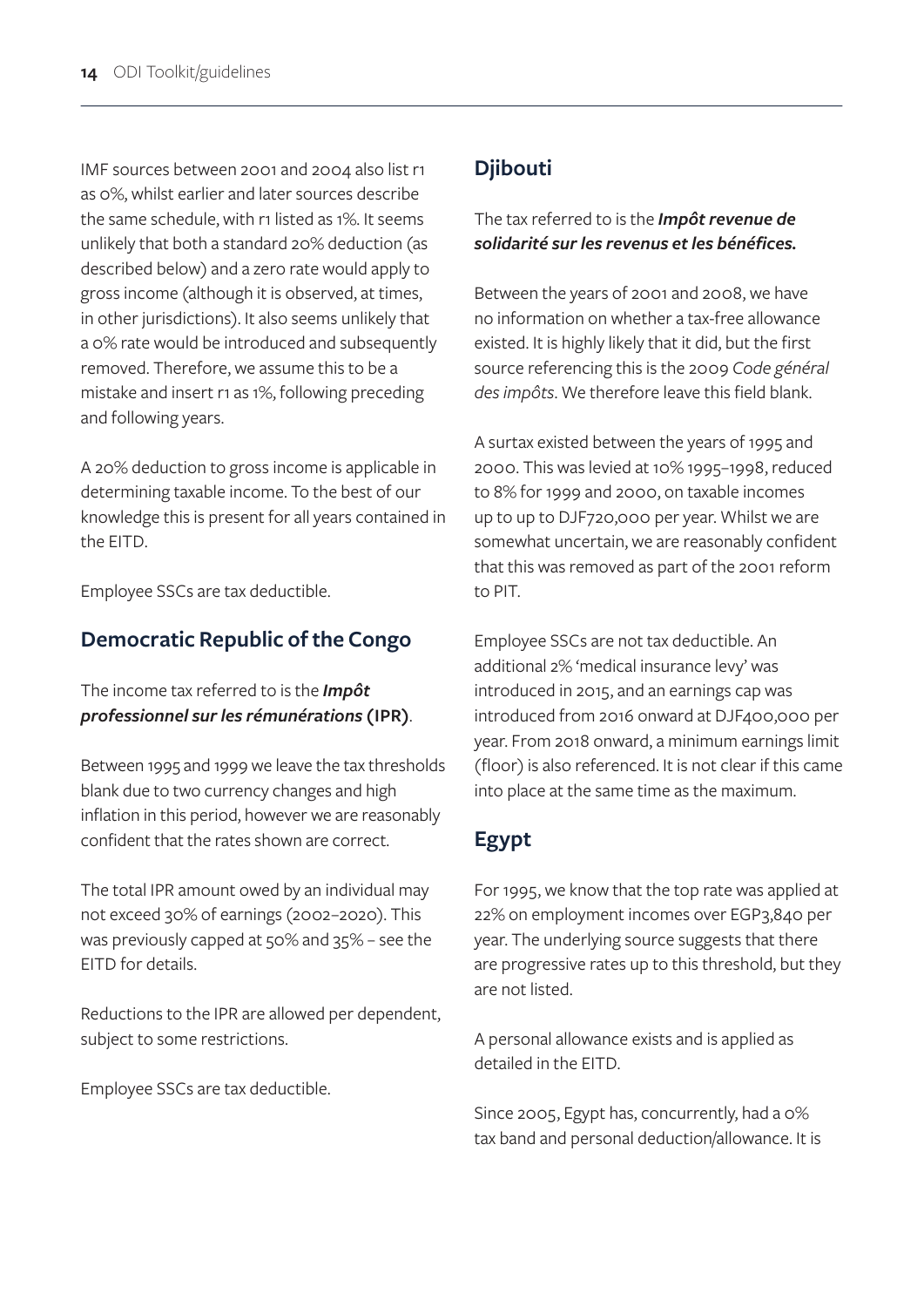unclear how exactly these interact, but to the best of our understanding the 0% band begins *after* the application of the personal allowance.

Discounts (credits) are applied to tax due. Between 2017 and 2020, tax credits are applied on the highest income bracket of the taxpayer. The tax due is calculated and then a discount applied as follows:

- For those earning in the second band: 80% discount on tax payable.
- For those earning in third band: 40% discount of tax payable.
- For those earning in the fourth band: 5% discount of tax payable.
- No discount is provided for those earning in the fifth band.

There is no evidence that this system of credits was in place prior to 2017.

Surtaxes are applied as follows:

- 1997–2004: 2% on annual income exceeding EGP18,000.
- 2014–2016: 5% of taxable income exceeding EGP1,000,000.

Employee SSCs are deductible from gross income. Data is missing on the rates and thresholds for a number of years.

## **Equatorial Guinea**

The tax schedule referred to in the EITD is the *Impuesto sobre la renta de las personas físicas*.

Employee SSCs are not tax deductible.

#### **Eritrea**

The tax referred to is the **Income tax on employment.**

Whilst data is fairly scant on Eritrea, a recent report from ENS Africa suggests that no reforms have taken place to PIT rates and bands since at least 2002. It might be the case that allowances, credits or deductions have been applied in the interim, but there is no evidence for this.

We know that the schedule changed at some point between 1999 and 2002, however the exact timing of reform is uncertain.

There are no compulsory SSCs in Eritrea.

### **Eswatini**

The tax schedule referred to in the EITD is the **Personal Income Tax**.

The reform in 2005 removed the zero rate and instead implemented a universal tax credit/rebate.

Employee SSCs are levied at 5% of gross income and are not tax deductible. Monthly earnings ceilings exist and are detailed in the EITD, where available. Note that these rates refer to the Eswatini National Provident Fund. Other sources (such as PwC) suggest that there are no mandatory SSCs in Eswatini.

## **Ethiopia**

The tax referred to is the **Income tax on employment.**

Between fiscal year (FY) 1998/9 and FY 2002/3 no evidence of reform was found in underlying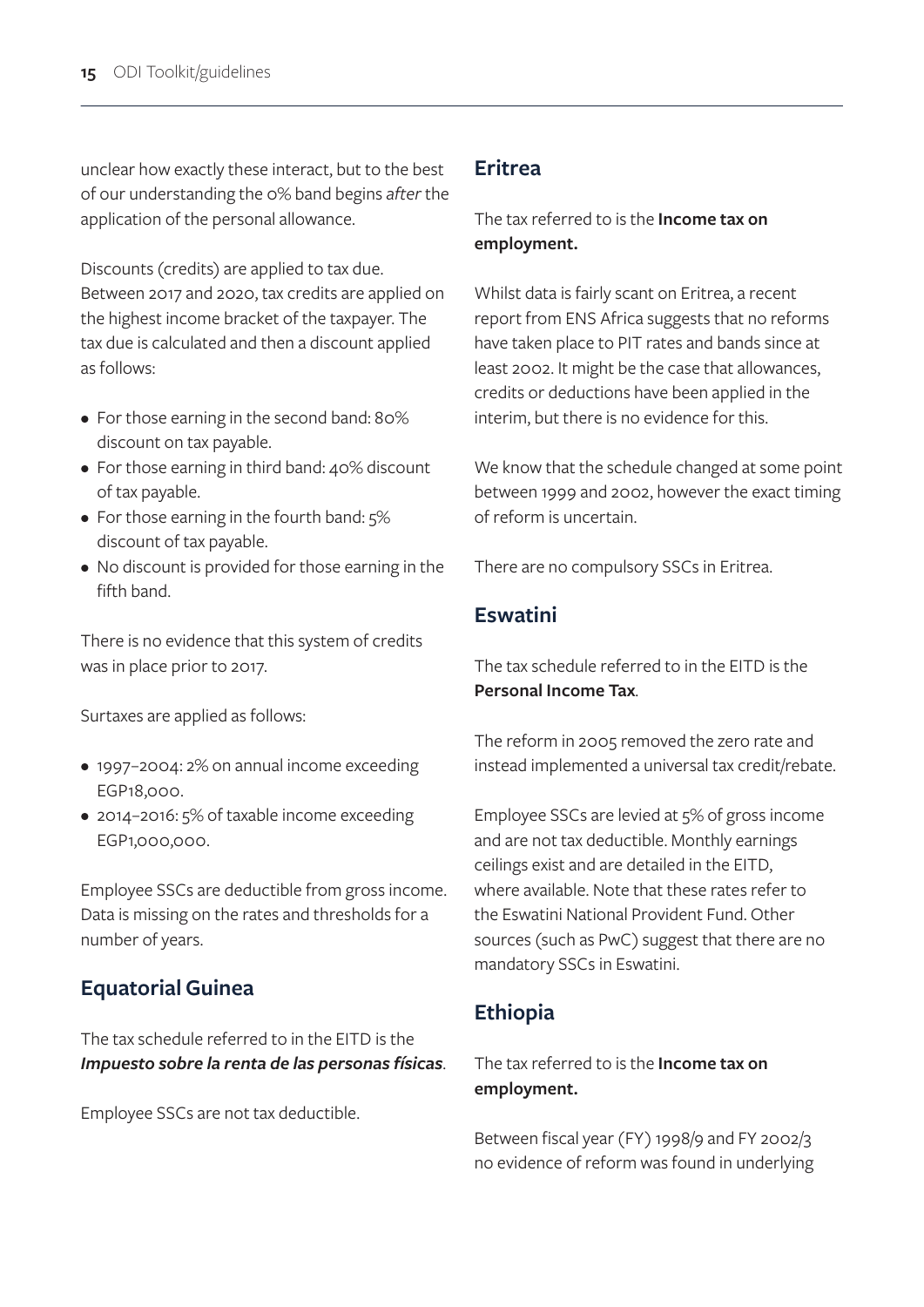source material. We therefore assume that the 1998/9 rates remained in place until Proclamation No. 179 came into force in 2002/3.

Employee SSCs are not tax deductible.

### **Gabon**

#### The income tax referred to is the *Impôt sur le revenu des personnes physiques* **(IRPP).**

The computation of the IRPP liability is not straightforward, as the family quotient (part/ share) system is in place. To the best of our understanding, a change in the formula used to calculate tax accompanied the 2010 IRPP reform. Details are provided in the dataset.

There is some ambiguity in underlying sources over whether employee SSCs are tax deductible, but we are fairly confident that they are not. They are levied at 2.5% of a gross salary limit of XAF18,000,000 per year.

As of 2015, contributions to the *Caisse nationale d'assurance maladie et de garantie sociale*  (CNAMGS) were levied at 1% of a gross salary limit of XAF30,000,000.**<sup>6</sup>**

The **Complementary tax on wages** is coded as a surtax in the EITD and is levied as follows (graduated):**<sup>7</sup>**

- 1995-2009
	- 1% for taxable income up to XAF1,200,000 per year
	- 5.5% for taxable income of XAF1,200,000 per year and above
- 2010–2020
- 5% of taxable income above XAF1,800,000, 0% below
- Only levied on annual incomes > 1,800,000 per year after deduction of SSC.

## **The Gambia**

The tax schedule referred to in the EITD is the **Individual income tax.**

Employee social security contributions are levied at 5% of gross income and to the best of our understanding are not fully tax deductible, however a number of sources suggest that contributions to approved pension schemes can be deducted, up to a maximum of the lesser of 25% of taxable employment income or a fixed sum (listed as GMD7,500 in 2013 and GMD24,000 in 2019, but missing in other years). We thus assume that SSCs are not tax deductible in the absence of full information.

#### **Ghana**

The tax schedule referred to in the EITD is the **Individual income tax.**

Prior to 2007, the underlying source material lists the tax amounts and thresholds in new cedi. We convert all of this older data to Ghana cedi by dividing by GHC10,000.

At times, reforms to the PIT do not correspond exactly to the fiscal (calendar) year or there are two different systems in place during any one fiscal year. The 'period' variable in the EITD provides further details here.

Employee SSCs are tax deductible in Ghana.

6 The Ernst & Young source for 2014 the employee CNAMGS contribution was 2.5%, but this is not verifiable elsewhere. 7 According to the 2003 PwC source, the Complementary tax on wages is deductible in determining taxable income for the IRPP, however this was not noted in other sources; we thus assume that it was not deductible throughout.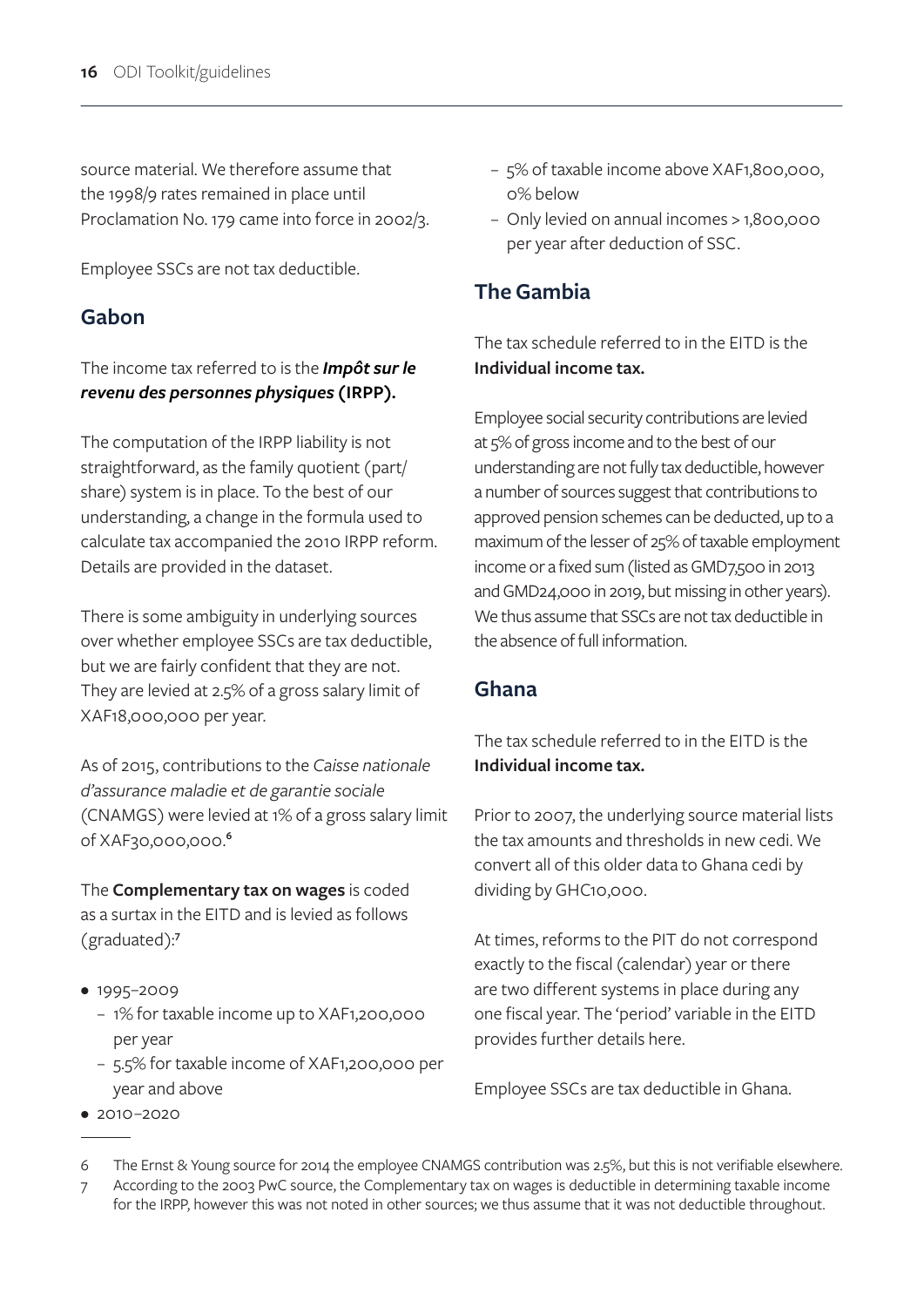#### **Guinea**

The tax schedule in the EITD refers to the *Retenue a la source sur traitements et salaires* **(RTS)***.*

Data on rates and thresholds was unavailable in 1995 and 1996. Note that in the years 1997–2010, a digressive top rate of 5% existed on incomes over GNF5,000,00 per year.

Employee SSCs are tax deductible.

#### **Guinea Bissau**

The tax schedule referred to in the EITD is the *Imposto professional.*

Data is missing for many years.

Note that a formula is required to apply the tax rates in the years 2018–2020. It is uncertain whether this was present for the duration of the system brought into place in 2013. We assume not, as there was no evidence of this in the law outlining the introduction of this system.

The only data points for which we have information on employee SSCs are 2019–2020. The rate is 8% of gross income, not tax deductible.

#### **Kenya**

The tax schedule included in the EITD pertains to the **Personal Income Tax**.

A universal tax credit is applicable, and the amounts are listed in the EITD.

Employee National Social Security Fund (NSSF) contributions are levied at 5% of gross income pre-2015 and 6% post 2016. Gross income ceilings exist as outlined in the EITD.

The NSSF Act 2013, Section 67 outlines that the contributions are tax deductible. This is incorporated as of 2015 (FY 2014/15) in the EITD. National Hospital Insurance Fund (NHIF) contributions (in place since 1999) are charged at lump-sums according to gross income. These rates were reformed in 2015. Rates are not included in the EITD.

#### **Lesotho**

The tax schedule included in the EITD is the **Income tax on individuals**.

For the year 2005 (FY 2005/06), we impute the reform to tax schedule. There are differing rates listed in 2003 and 2005, but no source is available in 2004, in which the reform may well have taken place.

The personal allowance present in 1994–1996 was replaced by a universal tax credit. However, to the best of our understanding, both existed in 1996 (FY 1996/97). All amounts are shown in the EITD.

No mandatory employee SSCs exist in Lesotho for the period 1995–2020.

#### **Liberia**

The tax schedule included in the EITD pertains to the **Personal Income Tax.** 

A tax-free allowance of L\$1,00 was in place in the years 1999–2000 but scrapped thereafter.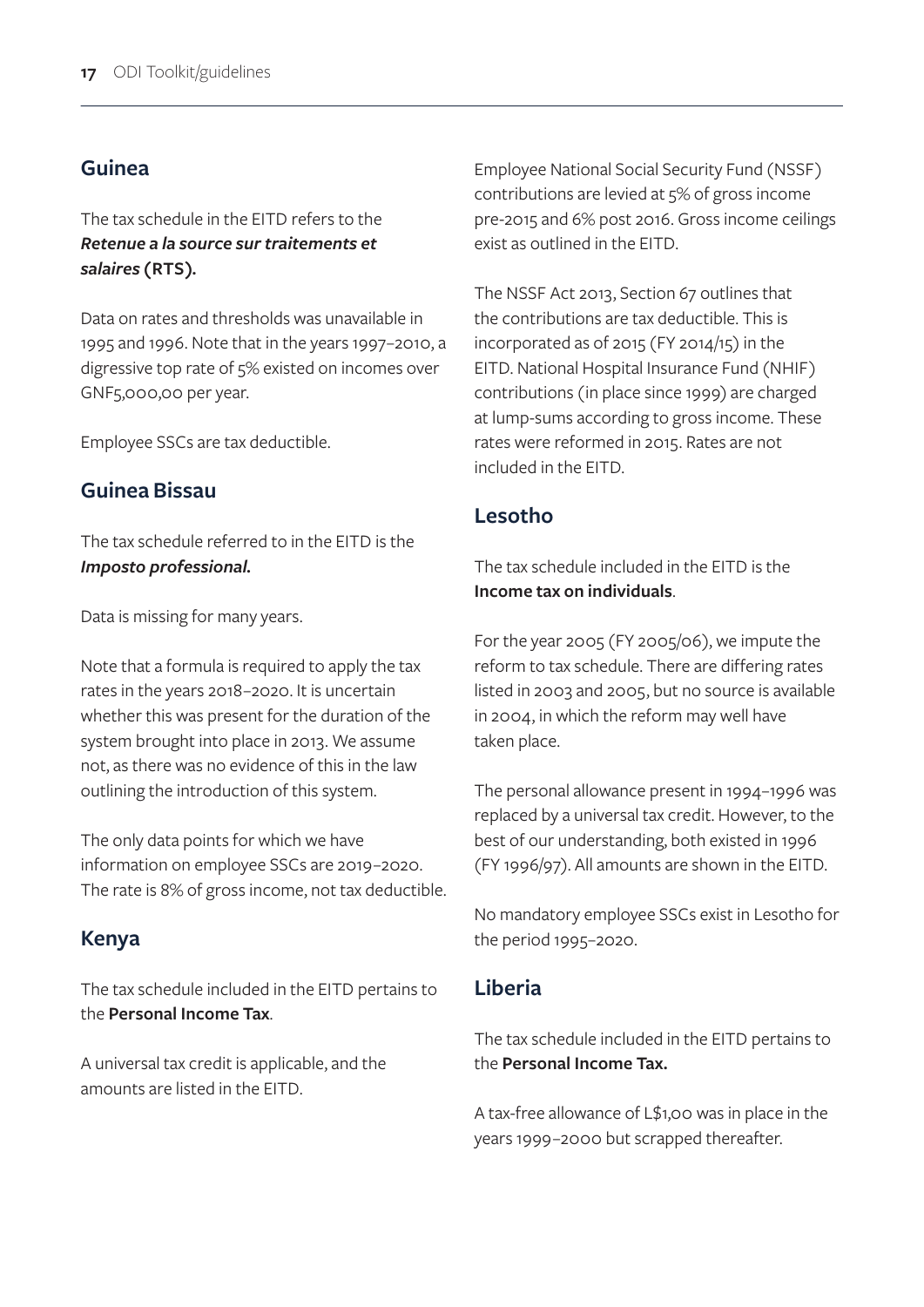#### A surtax exists as follows:

#### 1997–1998

#### 1999 to July 2001:

| Ib     | ub       | r    |
|--------|----------|------|
|        | 2,400    | 1%   |
| 2,401  | 6,000    | 4.5% |
| 6,001  | 12,000   | 7.5% |
| 12,001 | $\,{}^+$ | 8%   |

Employee SSCs are not tax deductible.

### **Libya**

The tax schedule incorporated in the EITD is the **Tax on wages and salaries**.

In the years 1995–1998 (and possibly later, although data is missing for 1999–2003 in the EITD), wage earners were also liable to pay the general income tax. This is not included in the EITD but is levied as follows:

#### 1995–1996

| $lb$ (LD) | $ub$ (LD) | r   |
|-----------|-----------|-----|
|           | 4,000     | 0%  |
| 4,001     | 7,000     | 15% |
| 7,001     | 12,000    | 25% |
| 12,001    | 20,000    | 35% |
| 20,001    | 35,000    | 45% |
| 35,001    | 60,000    | 55% |
| 60,001    | 100,000   | 65% |
| 100,001   | $+$       | 90% |

Source: Coopers and Lybrand *International tax summaries* 1995

| $lb$ (LD) | ub (LD) | r   |
|-----------|---------|-----|
|           | 6,000   | 0%  |
| 6,001     | 9,000   | 15% |
| 9,001     | 14,000  | 25% |
| 14,001    | 22,000  | 35% |
| 22,001    | 37,000  | 45% |
| 37,001    | 62,000  | 55% |
| 62,001    | 102,000 | 65% |
| 102,001   | 202,000 | 75% |
| 202,001   | $^{+}$  | 90% |

Source: Coopers and Lybrand *International tax summaries* 1997

The source suggests that the general income tax is levied on all individual income (including salaries) after deducting personal income tax. It is thus – to the best of our understanding – levied on employment income net of the tax on wages and salaries.

Surtax: **Jihad Tax**. Levied on taxable income as follows:

#### 1995–2020:

- 1% if annual income ≤ LD600
- 2% if LD601 > annual income ≤ 1,200
- $\bullet$  3% if annual income > 1,200.

In addition, in the years 2004–2020, 1% of gross income is owed to a solidarity fund/social unity fund.

Employee SSCs are deductible from taxable income and levied at the following rates: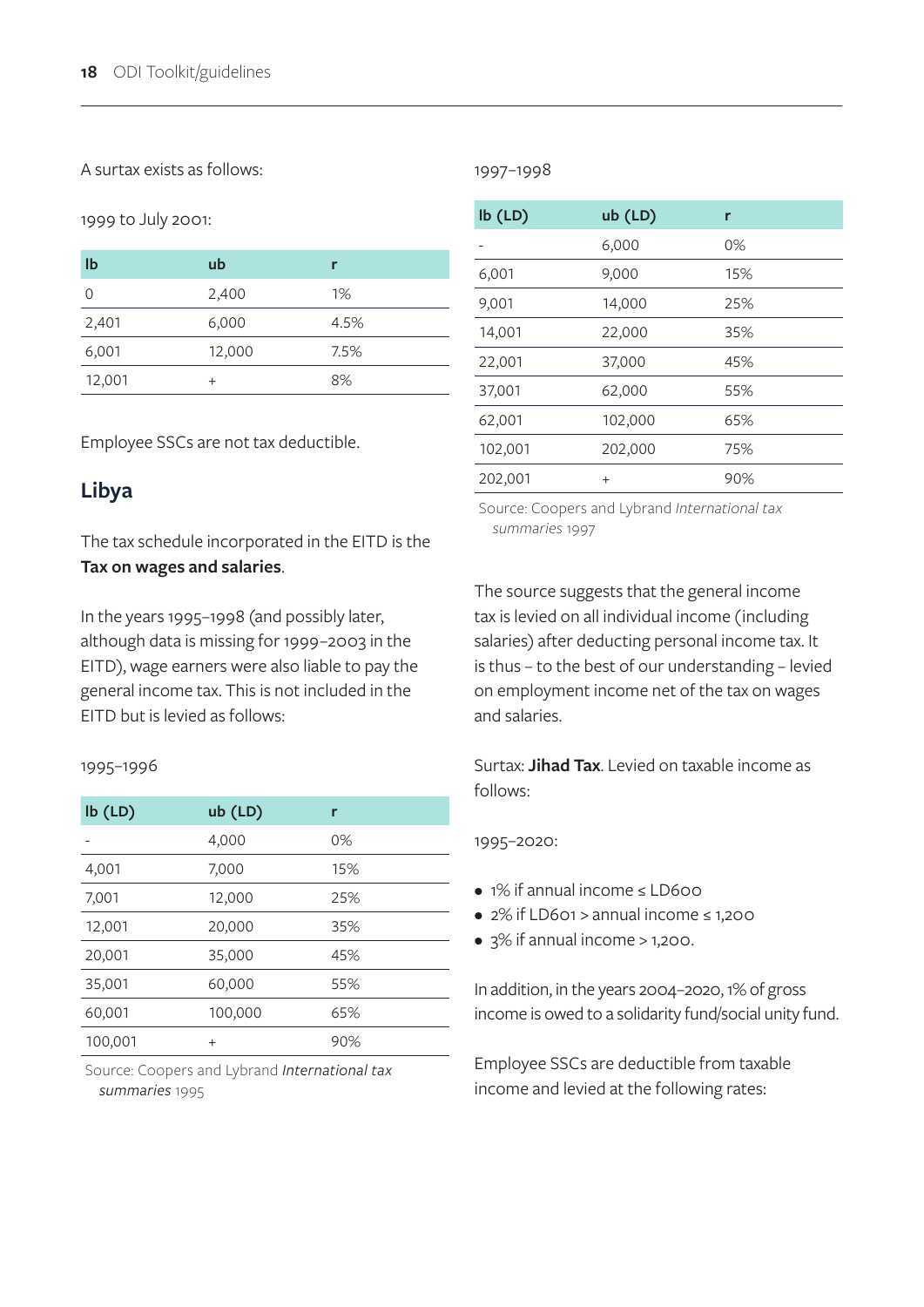- 1995–1998: 3.75%
- 2004–2020: 5.25%.**<sup>8</sup>**

There is reference made in 2019 (www.ssa.gov) to minimum and maximum thresholds for contribution purposes but these are not fully stated, nor are they present in earlier years or other sources.

#### **Madagascar**

The tax schedule included in the EITD is the *Impôts sur les revenus salariaux* **(IRSA)**.

Note that the raw data for 1995–2004 was in Malagasy francs, which we have converted to ariary at a rate of 5:1.

Minimum tax rates exist since at least 2001–2008. The value for r1 is unknown for 1999 and 2000. For the year 2008, a schedule exists within r1. This is detailed in notes\_general.

Employee SSCs (*Caisse Nationale de Prévoyance Sociale*; CNAPS) were levied at 1% of gross income from 1995 to 2000, subject to maximum earnings ceilings. A second mandatory contribution (*Organisation Sanitaire Tananarivienne Inter Entreprises*/ *L'Association Médicale Interentreprises de Tananarive*; OSTIE/AMIT) has been levied from 2008 onward, with no maximum earnings ceilings until 2015, after which the same ceiling applied to both contributions. The ceilings are detailed in the EITD notes but are missing for a number of years.

#### **Malawi**

The tax schedule referred to in the EITD is the **Individual income tax**.

Between the years of 1995 and 1999, a surtax was present as follows:

| <b>From</b> | To     | Rate  |
|-------------|--------|-------|
| $\Omega$    | 6,000  | $0\%$ |
| 6,001       | 18,000 | 1%    |
| 18,001      | 42,000 | 2%    |
| 42,001      | $^+$   | 3%    |

No mandatory employee SSCs are present in Malawi.

#### **Mali**

The income tax referred to in the EITD is the *Impôt général sur le revenu* **(IGR)** between 1995 and 2008 followed by the *Taux de l'impôt sur les traitements et salaires* **(ITS)** in later years.

The r2 variable is unknown between the years of 2006 and 2013. We know that it changed at some point during this period but it is unclear when. It is therefore left blank.

Employee SSCs are not tax deductible. Earnings thresholds apply to the contribution charged at 3.6% (not the one charged at 3.06%). These are listed in the EITD but are unknown in some years.

## **Mauritania**

The tax schedule referred to in the EITD is the *Impôt sur les traitements et salaires* **(ITS).**

A personal allowance has been granted from 2004 onward; this was not – to the best of our understanding – in place in earlier years, when a zero rate was part of the tax schedule.

Employee SSCs are not tax deductible.

<sup>8</sup> Some sources suggest that the rate remained at 3.75% throughout, however www.ssa.gov states that there is a 1.5% contribution for sickness and maternity, in addition to the 3.75% for old age, disability and survivors (see, for example, the 2011 entry: www.ssa.gov/policy/docs/progdesc/ssptw/2010-2011/africa/libya.html).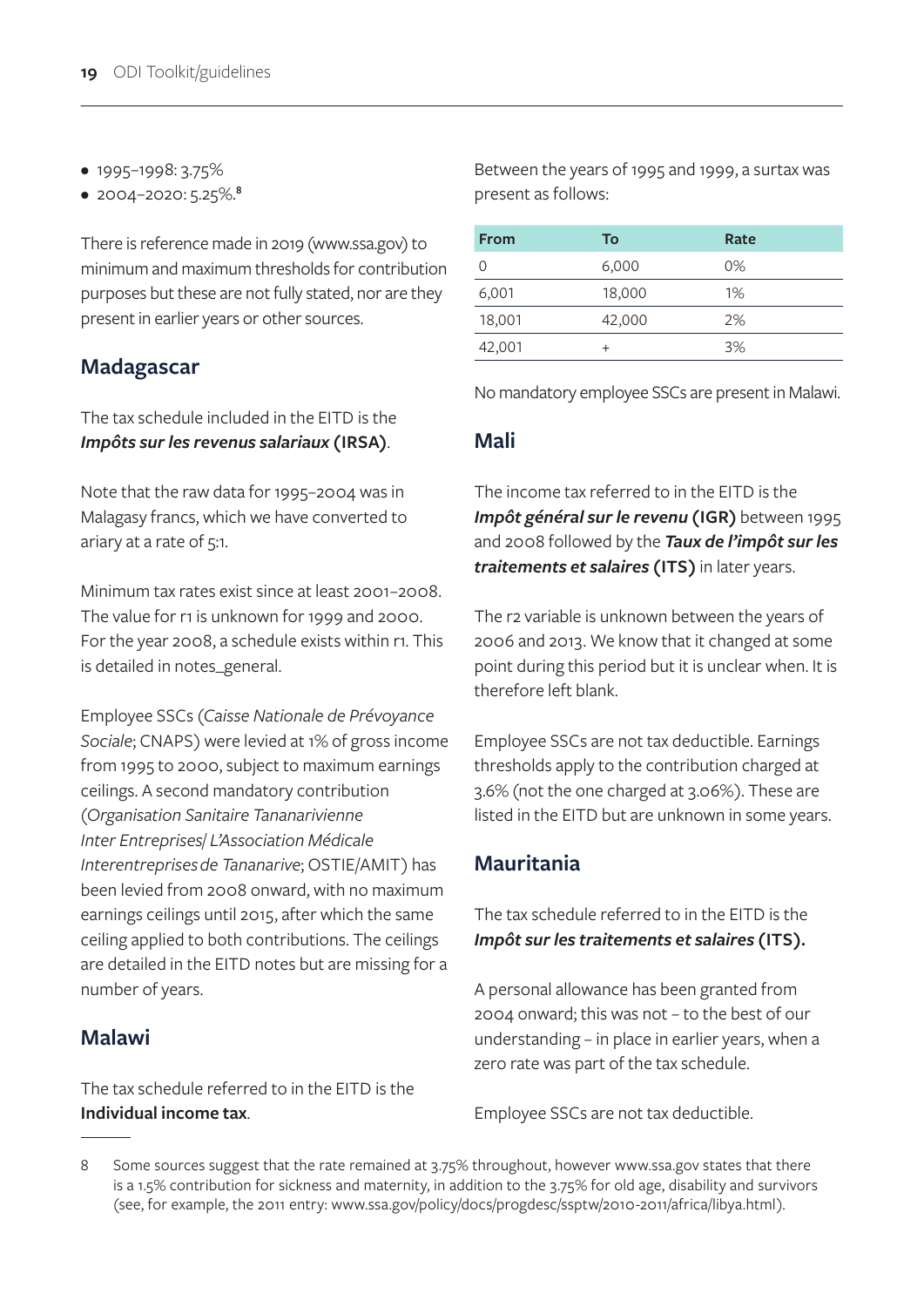#### **Mauritius**

The tax schedule referred to in the EITD is the **Individual income tax.**

Education and disability allowances exist beyond the allowances for dependents, which are outlined in the EITD. The education and disability allowances are outlined in the referenced Ernst & Young tax guides.

A surtax, levied at 5% of taxable income, is present in the years 2019 and 2020.

Employee SSCs are not tax deductible.

#### **Morocco**

The tax schedule included in the EITD is the *Impôt général sur le revenu* **(IGR).**

Employee SSCs are tax deductible. Various income floors and ceilings exist, although are not applicable to the additional 2% levied from 2007 onward.

#### **Mozambique**

The income tax referred to in the EITD is the *Imposto sobre os rendimentos do trabalho* until 2002, after which the *Imposto sobre o rendimento das pessoas singulares* (**IRPS**) was introduced.

Data for 1995–1998 was converted into new metical (MZN) at a rate of 1,000:1.

For the years 1999–2002, we find no evidence that a tax-free allowance was in place. As a zero band was present in these years, we assume that both did not exist concurrently.

It is not known whether dependent allowances – present in the EITD as of 2008 – were part of the initial IRPS, introduced in 2003.

Employee SSCs are tax deductible. Prior to 2006, it is not known whether the SSC was not present or simply missing in underlying data sources. It is accordingly left blank.

#### **Namibia**

The tax schedule referred to in the EITD is the **Individual income tax.**

A 'primary abatement' of N\$10,000 was allowed in the year 1995. Some sources suggest that this persisted into 1996, however the accompanying reform to the tax schedule shows the presence of a 0% band up to N\$15,000, so we thus judge it unlikely that the primary abatement and the 0% band coexisted.

Employee SSCs are not tax deductible.

#### **Niger**

The tax schedule referred to in the EITD is the *Impôt unique sur les traitements et salaires*  **(IUTS).**

Employee SSCs are tax deductible. The contributions are subject to earnings floors and ceilings, which are detailed in the EITD.

#### **Nigeria**

The tax schedule referred to in the EITD is the **Personal Income Tax**.

Personal allowances in Nigeria are calculated as follows:

- 1995–1997: earned income  $\times$  0.15 + N3,000
- 1998–2011: earned income × 0.20 + N5,000
- 2012–2020: the higher of N200,000 or 1% of earned income + 20% of earned income.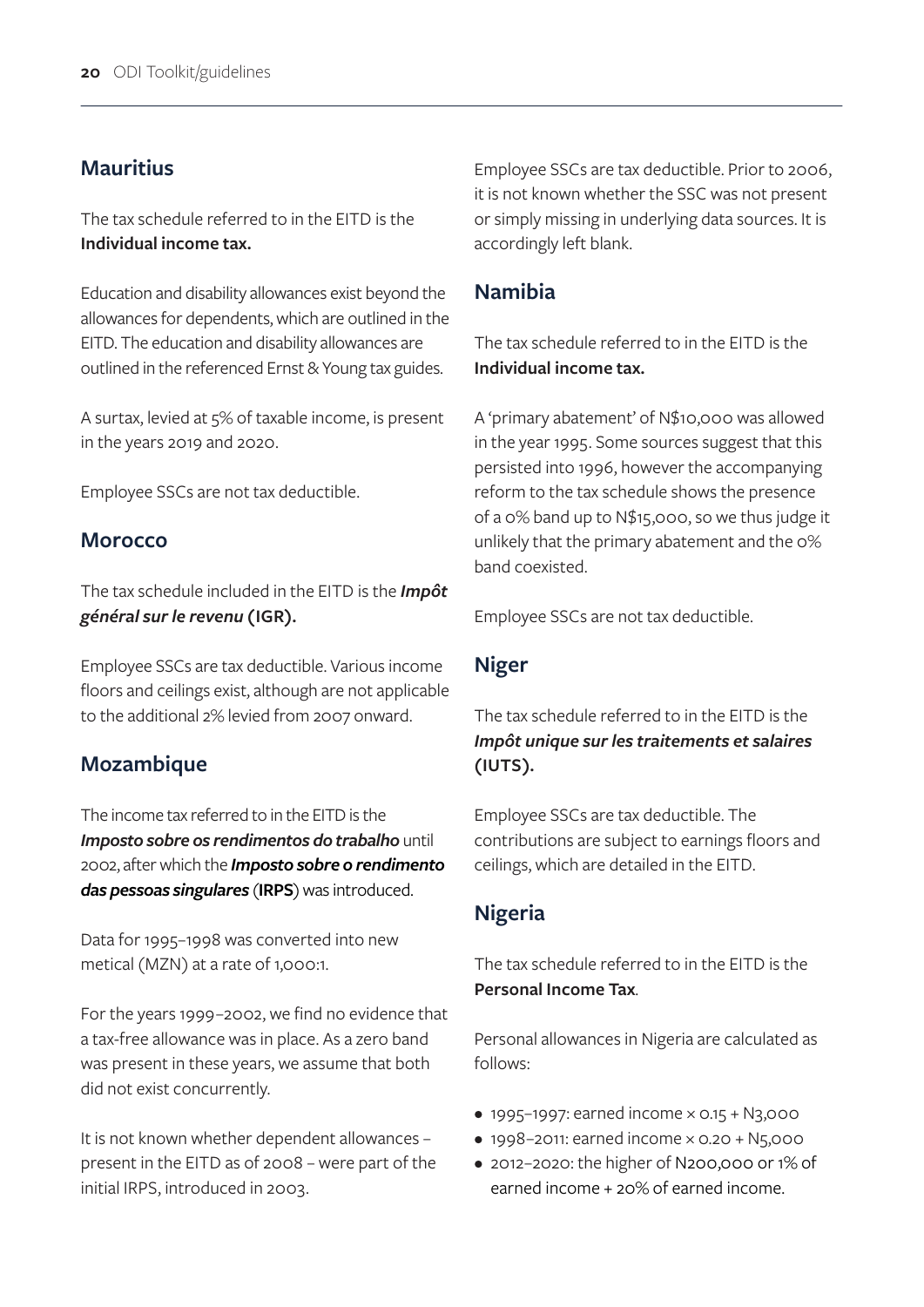Since at least 2001, a minimum tax has applied to employment income. This was fixed at 0.5% of earned income from 2001–2011 and 1% thereafter. The minimum tax rate applies even if allowable deductions take the calculated tax liability below.

As of 2014, all individuals earning more than N3,000 per month (N36,00 per year) are required to pay 2.5% of earned income in National Housing Fund contributions. These are coded in the EITD as a surtax, although they are listed under 'social contributions' in some sources.

Employee SSCs are not tax deductible.

#### **Rwanda**

The tax schedule referred to in the EITD is the **Individual income tax.**

Employee SSCs are not tax deductible.

## **São Tomé and Príncipe**

The tax schedule referred to in the EITD is the *Imposto sobre salarios* (1995–2008) and the *Imposto sobre o rendimento de pessoas singulares* **(IRS)** (2009–2020).

Abatements are allowed at each tax band; these do not always sum to the cumulative tax owed on lower bands.

A minimum tax of STD300,000 is in place as of 2017.

Employee SSCs are tax deductible.

#### **Senegal**

The tax schedule referred to in the EITD is the **General income tax.** 

A part/family share system is in place in Senegal.

To the best of our understanding, until 2013, employees in Senegal were liable to pay both the general income tax and the *Impôt sur le revenu des personnes physiques* **(IRPP)**, a proportional tax on employment. The IRPP is coded as a surtax in the EITD.

IRPP rates were as follows:

- 1994–1998: 14% of wages above 600,000
- 1999–2012: 11% of wages above 600,000.

Since 2013, a flat deduction for 'retirement contributions' is applied to gross income before applying the schedular rates. This is set at 30%, up to a ceiling of XOF900,000 per year. This coexists with a zero rate.

Employee SSCs are not tax deductible. Floors and ceilings on earnings exist for contribution purposes and these are detailed in the EITD, where available. To the best of our understanding, floors did not exist prior to 2015.

#### **Sierra Leone**

The tax schedule referred to in the EITD is the **Employment income tax.**

Data is missing for 1996 and 1998.

Employee SSCs are tax deductible.

#### **Somalia**

The tax schedule referred to in the EITD is the **Personal Income Tax.**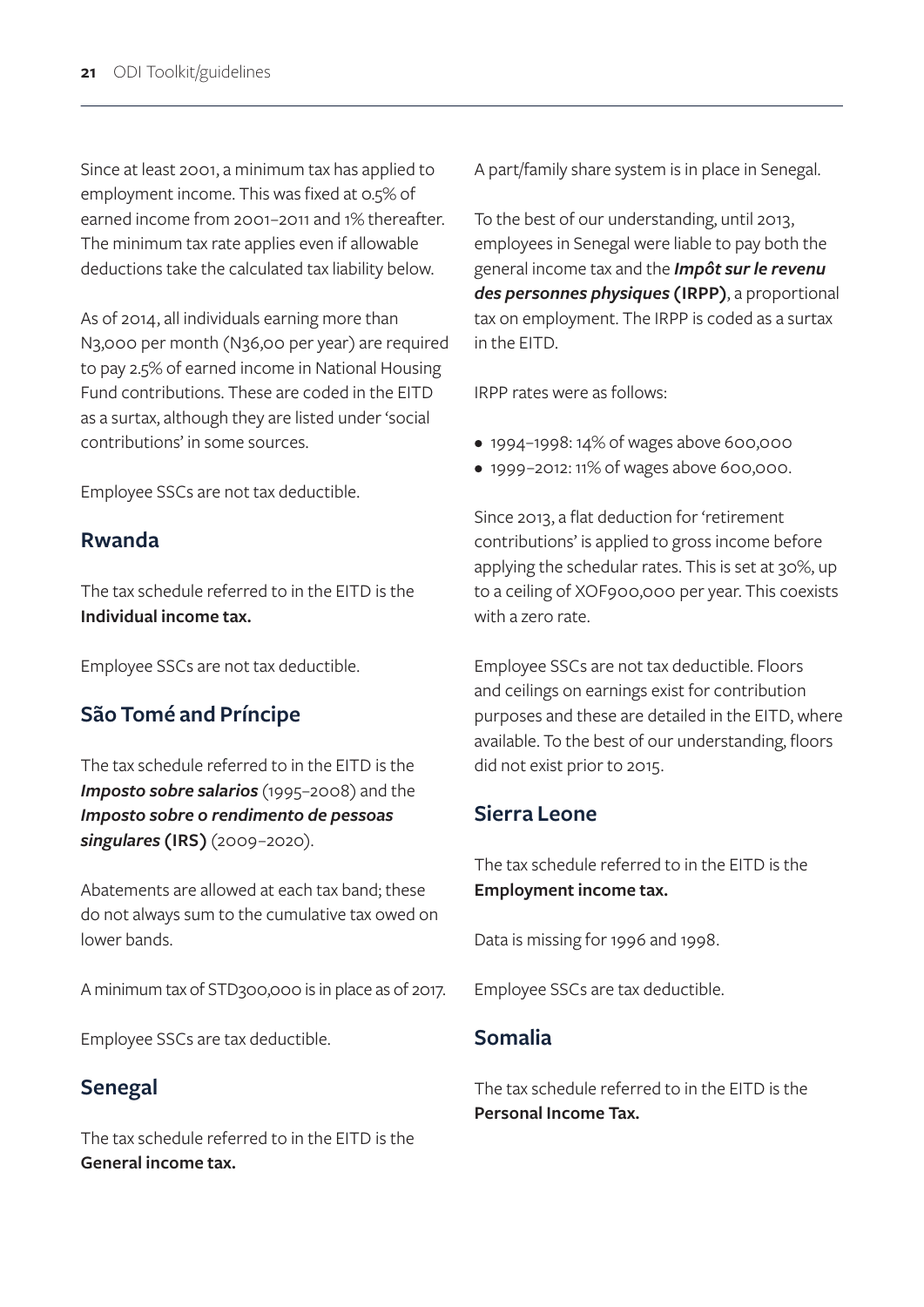The most recent budget document available is for 2018 and we thus assume no revisions have been made to the PIT schedule in either 2019 or 2020.

No evidence was found of mandatory employee SSCs in Somalia.

## **South Africa**

The tax schedule referred to in the EITD is the **Personal Income Tax**.

Taxpayers are allowed a primary, secondary or tertiary rebate (tax credit), depending on their circumstances.

There are no mandatory state SSCs in South Africa, however the rates included in the EITD pertain to the Unemployment Insurance Fund (UIF) levied at 1% of gross income and subject to earnings ceilings (detailed in the EITD).

## **South Sudan**

The tax schedule referred to in the EITD is the **Personal Income Tax**.

Employee SSCs are tax deductible.

## **Sudan**

The tax schedule referred to in the EITD is the **Personal Income Tax**.

Information on employment income taxes in Sudan is scant. Data on the PIT schedule is only relatively complete for the years 1995–1999, 2010 and 2019.

Employee SSCs are not tax deductible.

## **Seychelles**

The tax schedule referred to in the EITD is the **Personal Income Tax**.

No tax on employment income existed in the Seychelles prior to 2009. A flat PIT was introduced in FY 2008/9. This was replaced in FY 2016/17 with a progressive income tax. Note that a formula was introduced for the second tax band in FY 2016/17–2017/18.

Employee SSCs are not tax deductible.

## **Tanzania, United Republic of**

The tax schedule referred to in the EITD is the **Personal Income Tax**.

Employee SSCs are tax deductible. A range of different contribution options are available in Tanzania, however those included in the EITD are the Provident Fund in earlier years and the National Social Security Fund (NSSF) thereafter, levied at 10% of gross income. Others are levied at lower rates.

## **Togo**

#### The tax schedule referred to in the EITD is the *Impôt sur le revenu des personnes physiques*  **(IRPP).**

In the years 1995–2008, a formulaic deduction to gross income is applied, before further deductions for dependents (see the EITD for details). In the years 2009–2012 the system of family allowances is unknown, whilst for 2013 onward, lump-sum deductions are allowed for each dependent.